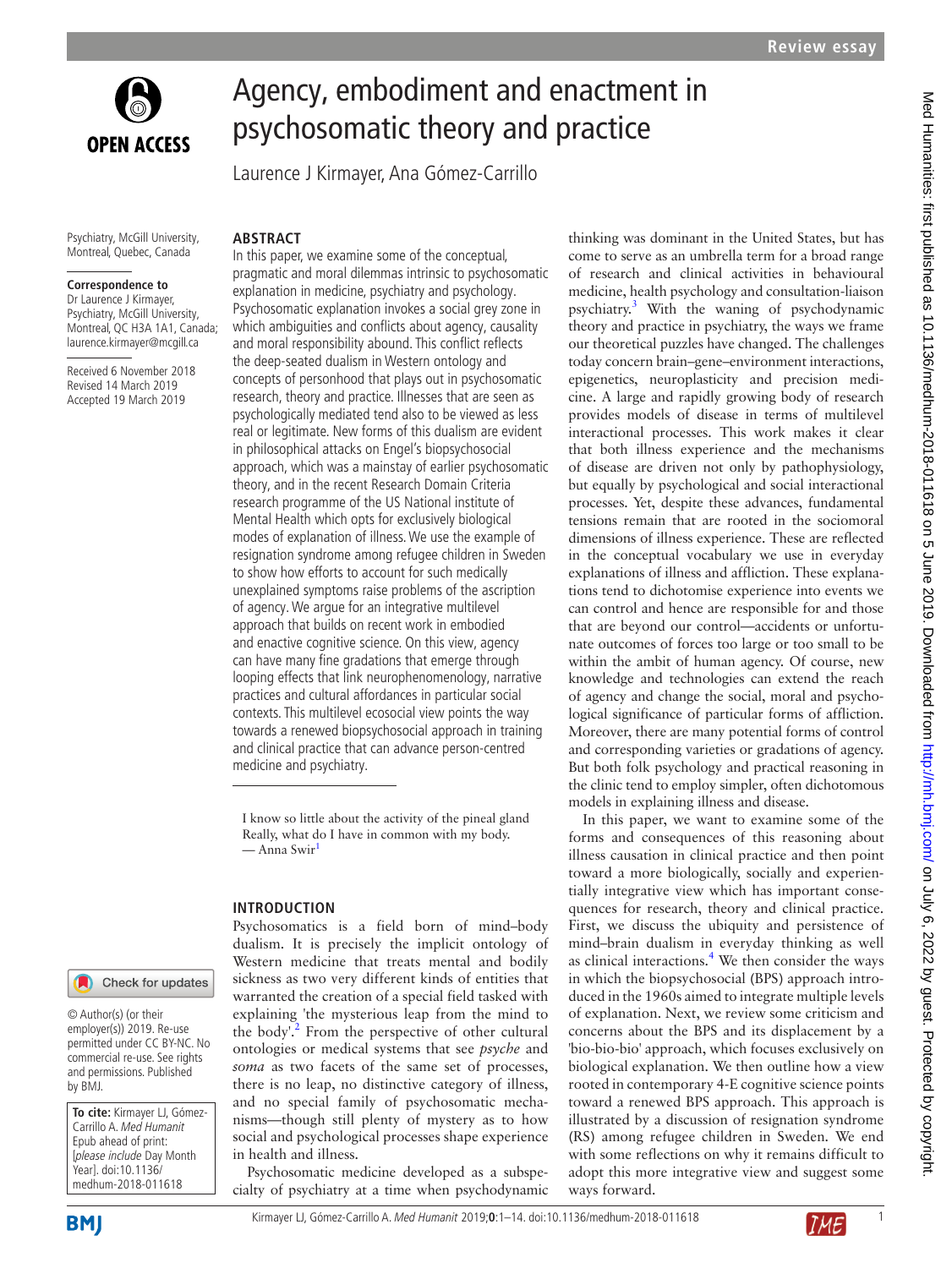#### **Everyday dualisms**

Though most illness experience makes any separation of mind and body seem strange, biomedicine continues to organise its institutions and practices in ways that impose a sharp divide with sometimes profound consequences. Triage in hospital emergency rooms sorts patients out in terms of those with problems that need to be seen by an ER doctor and those who need to be referred to psychiatry. Hospitals maintain consultation-liaison psychiatry services that see patients with concurrent ('comorbid') psychiatric disorders. Patients and their families struggle with the stigma of being told they have a mental health problem with the implication that the problem is somehow less real, their own fault, or even 'all in your head'.<sup>5</sup>

Although when questioned directly, most clinicians likely would adhere to a monistic model that asserts that all health problems have both physical and mental (psychological, emotional or cognitive) dimensions, there is evidence that even psychiatrists maintain dualistic thinking about everyday clinical situations.<sup>[6](#page-9-5)</sup> Some problems tend to be viewed as more biological (and hence due to mechanisms beyond the individual's direct control), while other conditions are seen as more psychological or behavioural (and hence, potentially under the individual's conscious control). Problems of substance use or addiction are located somewhere in the middle, reflecting ongoing debates about the nature of habits, but the notion that addictions reflect weakness in character persists. This dichotomy is not confined to medicine but reflects a broader dualistic ontology intrinsic to our concept of the person. This dualistic understanding of the person recognises that there are events we cause through our own deliberate actions and events that just happen to us because of impersonal forces within or outside our brains and bodies. Attempts to circumvent this everyday dualism must contend with the ethical implications of any shift in our notion of personhood.

The mind–body problem, which is reflected in our perplexity about psychosomatic causation, has undergone much refinement and elaboration in the centuries since Descartes. At present, it bundles together three separate problems.<sup>7</sup> The first concerns how complex cognition and behaviour can emerge from lifeless matter. The second centres on the hard problem of consciousness. The third is concerned with moral questions of agency, responsibility and blame.

The problem of emergence of complex behaviour is the area where significant process has been made through systems science. A hierarchical system's view shows how simple units can be built up to create more complex control systems. Even simple systems, however, can show complex behaviour. The cybernetic models of the 1940s and 1950s yielded important insights about the ways in which control can go awry.<sup>8</sup>

Systems science shows how complex behaviour can emerge from simple networks with iterative or feedback loops.<sup>[9](#page-9-8)</sup> Cybernetic theory suggests that goal-directed behaviour arises from networks with appropriate feedback loops, which thus exhibit a kind of intentionality and agency.<sup>[10](#page-9-9)</sup> In a hierarchy of such control mechanisms, we move from experience-distant, automatic processes like maintaining a comfortable level of strain on a muscle or joint, to higher order goals that must be described in ways that are experience near and narrative based, which may involve striving to adhere to an account of oneself in terms of specific traits, values and reasons that are part of a life story. At this higher level of control, reasons can become causes. Hence, we must recognise the causal efficacy of our own narrative accounts of self and other.<sup>11</sup>

The ways that we narrate our experience influence our interactions with others in the social world and this, in turn, reshapes our experience. These kinds of feedback processes are central to what the philosopher Ian Hacking has called 'looping effects'.<sup>12</sup> Looping effects can occur at many levels in the hierarchical organisation of biological and social systems, including the internal neural and hormonal regulation of the body's physiological systems; the bodily-cognitive-emotional cycles that contribute to the amplification of distress; sensorimotor engagements with the environment; interpersonal interactions in dyads, families and other social groups; and the larger social processes of institutionalising particular conceptual categories and practices like medical diagnosis.[13](#page-9-12) In his own historical case studies, Hacking shows how looping effects at the broadest conceptual and societal level influence our ontologies. Moreover, looping effects can traverse multiple levels of organisation, linking the different levels (eg, biological and social) needed to understand and explain human experience in health and illness.<sup>14</sup>

Many who concede that complex behaviour and cognition can emerge from suitably arranged computational networks would still insist that the most distinctive features of human experience, our conscious awareness and subjectivity, represent a fundamentally different process that cannot be given a materialist account. This so-called 'hard problem' of consciousness is the last bastion of dualists.<sup>15</sup> Efforts to explain consciousness may reduce it to capacities for self-observation and narration, link it with specific brain circuitry that enables arousal, activation, attention and awareness, equate it with the overall capacity for multimodal information integration in the brain, or make it intrinsic to sensory-perceptual engagements.<sup>[16](#page-9-15)</sup> However, these efforts do not satisfy those who see a profound gap between the subjective quality of experience and mechanistic explanations. Although much is made of the difficulty of getting from mechanism to qualia, this conceptual gap is usually of little concern in clinical practice for several reasons: (1) we accept experience as important in itself, whether as an indicator of past or present events or of the ways in which the patient as person understands and endures affliction, pain and suffering; (2) pain and pleasure (and other valenced experiences) provide an essential dimension in judgements about the value, consequences and moral significance of action; and (3) individual experience is central to the social presence and personhood of the other as subject and agent in moral decision-making.

Whatever the fate of unifying or mechanistic accounts of consciousness, there is a residual form of mind–body dualism that is recalcitrant and persistent in our thinking because it reflects notions of agency that are basic to moral judgements of responsibility and blame. Simply put, there are events we cause through intentional actions and those that just happen to us. We are held accountable for the former in everyday moral and juridical contexts; the latter we are excused. Indeed, the notion of the sick role builds on the sense that illness is misfortune that befalls us. Of course, in practice, there is a very wide grey zone which includes lifestyle choices, habits, akrasias and errors of judgement that lead to affliction (obesity, alcoholism, addictions, injuries due to risky behaviour, etc.). The scope of this grey zone and the shades of grey or distinctions within it depend on local social and cultural norms.

The residual form of dualism is linked to our embodied sense of ownership and agency, giving rise to an implicit ontology. From an early age, we tend to consider things that move on their own as animated (anima: breath, soul, spirit, vital force) and to ascribe agency to these animate beings.<sup>17</sup> Agency is then metaphorically extended to more abstract concepts, including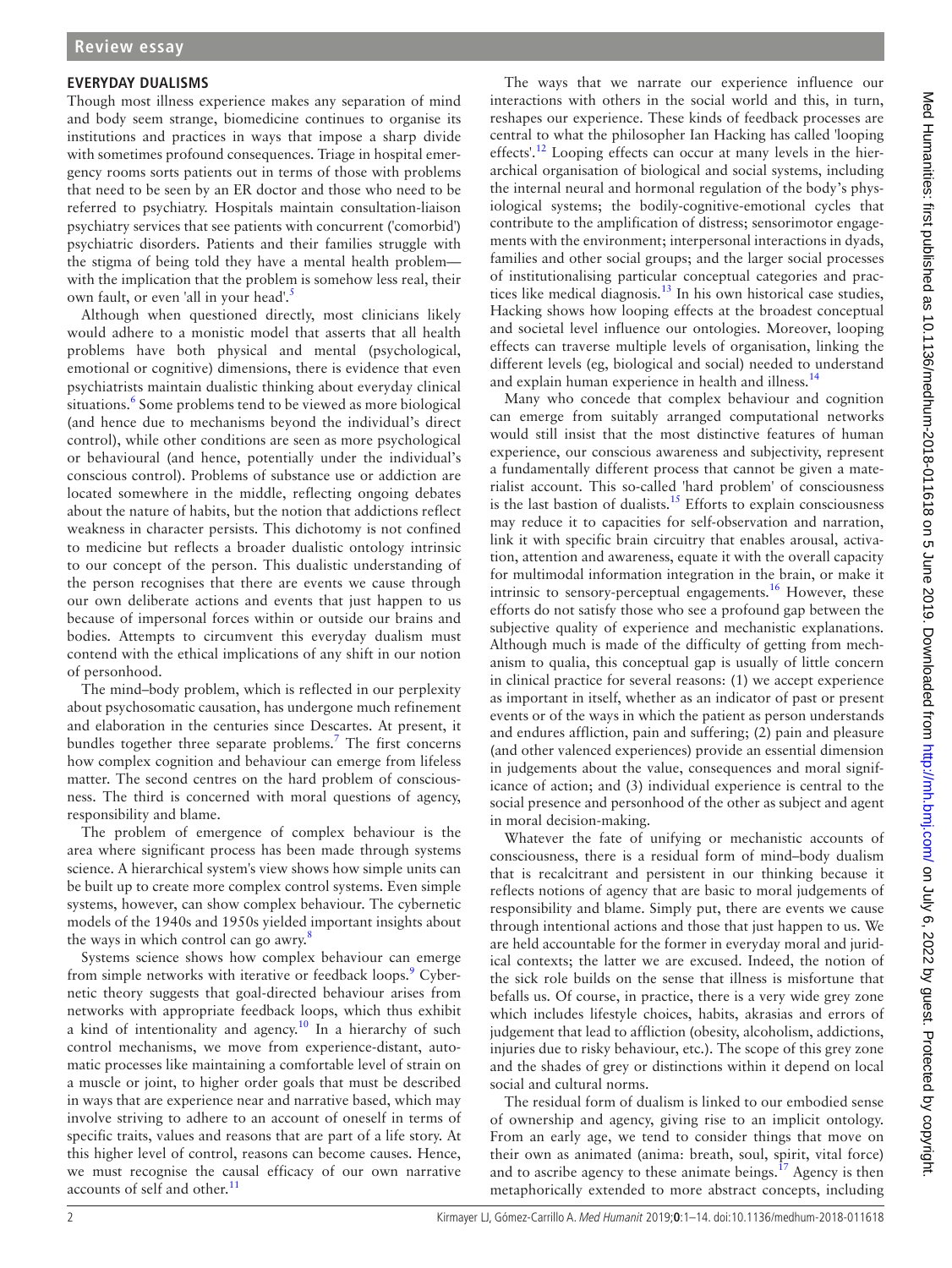the self as an agent to underwrite ascriptions of moral responsi-bility.<sup>[18](#page-9-17)</sup> We also learn early on to ascribe agency to our intentions rather than our actions, when the actions do not correspond to our intentions. Thus, a child might explain that she does not want to cry but her body does. The embodied experience of crying then conflicts with the intention to not cry. Indeed, as the epigraph to this paper notes, most bodily processes, including emotional experience and expression, occur through subpersonal mechanisms to which we have no direct access. This gap between mechanism and intention gives rise to the experiential tension or contradictions that fuel our dualistic ontology of mind and body.<sup>19</sup> Arguably, this tension represents a universal existential predicament, which every culture develops conceptual resources and strategies to manage<sup>20</sup>. Indeed, this tension ensures that no matter how clearly we articulate holistic, integrative mechanistic theories of illness, patients and clinicians will continue to struggle with the social and moral meanings of affliction.

There are also cultural or religious variations in ontologies that can construe any event as a result of our own moral actions, failings or transgressions (through karma or divine justice), as caused by others' actions, or as the inevitable outcome of a chaotic and capricious universe. For example, many African religious ontologies provide explanations of affliction in terms of moral transgressions involving spirits, ancestors and envious neighbours.[21](#page-9-20) There is always some external malign agency available to explain suffering. Hence, any affliction can be viewed as caused by a conjunction of human ill will and socio-spiritual agency. The implications of this external attribution of agency must be understood in terms of the dynamics of collectivist societies. In contemporary Western individualistic societies, stress plays a similar role, providing a universally applicable explanation that conjoins individual human agency and structures or arrangements beyond individual control (society, the economy or 'the system'), but always with the implication that illness can be avoided by those who are more resilient and better able to manage the stress of life. $^{22}$  $^{22}$  $^{22}$  This means that behind even holistic or totalising ontologies, there is plenty of room for everyday negotiations that assign causality, control, responsibility and blame in ways that are enabling or disqualifying for individuals. $^{23}$  $^{23}$  $^{23}$ 

Biomedicine aims to develop objective markers of disease process that can circumvent the unreliability of self-reports. The emphasis on biological parameters is underwritten by an epistemic dualism that sharply distinguishes objective physical signs from subjective (psychological) complaints and that, in turn, supports the ontological distinction between 'real' bodily illness and 'imaginary' psychological distress. $^{24}$  The lack of biomarkers for many conditions then threatens the 'objective' reality of illness. This is evident in the special stigma experienced by patient's with medically unexplained or contested symptoms and syndromes.<sup>[25](#page-9-24)</sup>

Of course, the very lack of biomarkers for psychological processes allows them to be used with great flexibility in constructing explanations. Just as stress is always available as an explanation for affliction, psychological factors can be invoked to account for both the occurrence and the symptomatology of any affliction. In the early years of the 20th century, the internist-psychiatrist Georg Groddeck elaborated a model in which every affliction could be treated as a result of the logic of the  $It'^{26}$  $It'^{26}$  $It'^{26}$  Ironically, modern self-help and positive psychology approaches at times embrace the same totalising mode of explanation, although in settings that may offer social support and helpful coping strategies. $27$  While this kind of explanation offers meaning and the promise of agency in mastering illness, it also

may entangle sufferers in a web of moral culpability that aggravates their condition.

In sum, although we can distinguish ontological, epistemic and moral versions of dualism, all three are at play in biomedicine and serve to rationalise, stabilise and reinforce each other as a tacit social logic and institutional practice. Hence, scientific advances or changes in clinical practice that alter the terms of debate about one form of dualism may be resisted or undermined by the persistence of other forms.

#### **Explanatory pluralism: the biopsychosocial approac h**

A major effort within biomedicine to transcend conceptual dualisms took the form of the BPS approach elaborated by internist-psychoanalyst George Engel in the late 1960s and 1970s. Engel proposed the BPS model as a response to several concerns in the medicine and psychiatry of the time. $^{28}$  $^{28}$  $^{28}$  One was to protect a place for subjectivity in the clinical encounter, in the face of increasingly mechanistic accounts of pathology. $2<sup>9</sup>$  In this, Engel was influenced by Adolf Meyer who argued, as one follower put it, that '[t]he patient comes with his own view of his trouble; the physician has another view. Treatment consists of the joint effort to bring about that approximation of those views which will be the most effective and the most satisfying in the situation'.<sup>[30](#page-9-29)</sup> In the clinical encounter, then, subjectivity is the primary ground of meaning and agency for the patient and, hence, essential to understanding and responding effectively to suffering.

Meyer's perspective left a gap between experience (symptoms and illness) and mechanism (pathophysiology and disease) that psychodynamic theory could not resolve. Borrowing from general systems theory, Engel offered a more integrative view based on the recognition that nature is organised in terms of hierarchical systems with each level in the hierarchy having its own emergent dynamics.<sup>31</sup> The hierarchical systems view of the BPS was presented as a pragmatic and programmatic answer to the ontological and epistemic dualisms inherent in biomedical theory and practice.<sup>[32](#page-9-31)</sup>

Engel's approach became a mainstay of medical education, providing a framework for the multiple languages of description, and modes of causal explanation that constitute the basic science curriculum[.33](#page-10-0) However, despite its wide acceptance, the BPS approach has also received some criticism. Notably, the psychiatrist and philosopher Nassir Ghaemi critiqued the BPS approach, arguing that it promoted an unprincipled eclecticism that failed to integrate models grounded in evidence.<sup>[34](#page-10-1)</sup> To Ghaemi, it seems that only biology can provide scientifically sound modes of explanation for psychiatry. An adequate conceptual framework for research and practice should therefore be based entirely on neurobiology, complemented by phenomenology, to allow the clinician to understand and engage the patient's lifeworld.

While Ghaemi's critique of the BPS model has many failings, it is revealing of the crisis in American psychiatry that occurred from the 1980s onward with the loss of psychodynamics as a dominant paradigm.<sup>[35](#page-10-2)</sup> The displacement or demotion of psychoanalysis, which had been central to psychiatric education, left an enormous gap in the training of psychiatrists who had little exposure to academic psychology or social sciences. This intellectual vacuum was filled by neuroscience. As a result, while the BPS allowed for—indeed, encouraged—explanatory pluralism, psychiatry has taken a different turn, embracing the primacy of neurobiological explanation in what has been characterised as a 'bio-bio-bio' approach.<sup>[36](#page-10-3)</sup> This emphasis on biological explanation is evident throughout contemporary psychiatry, which has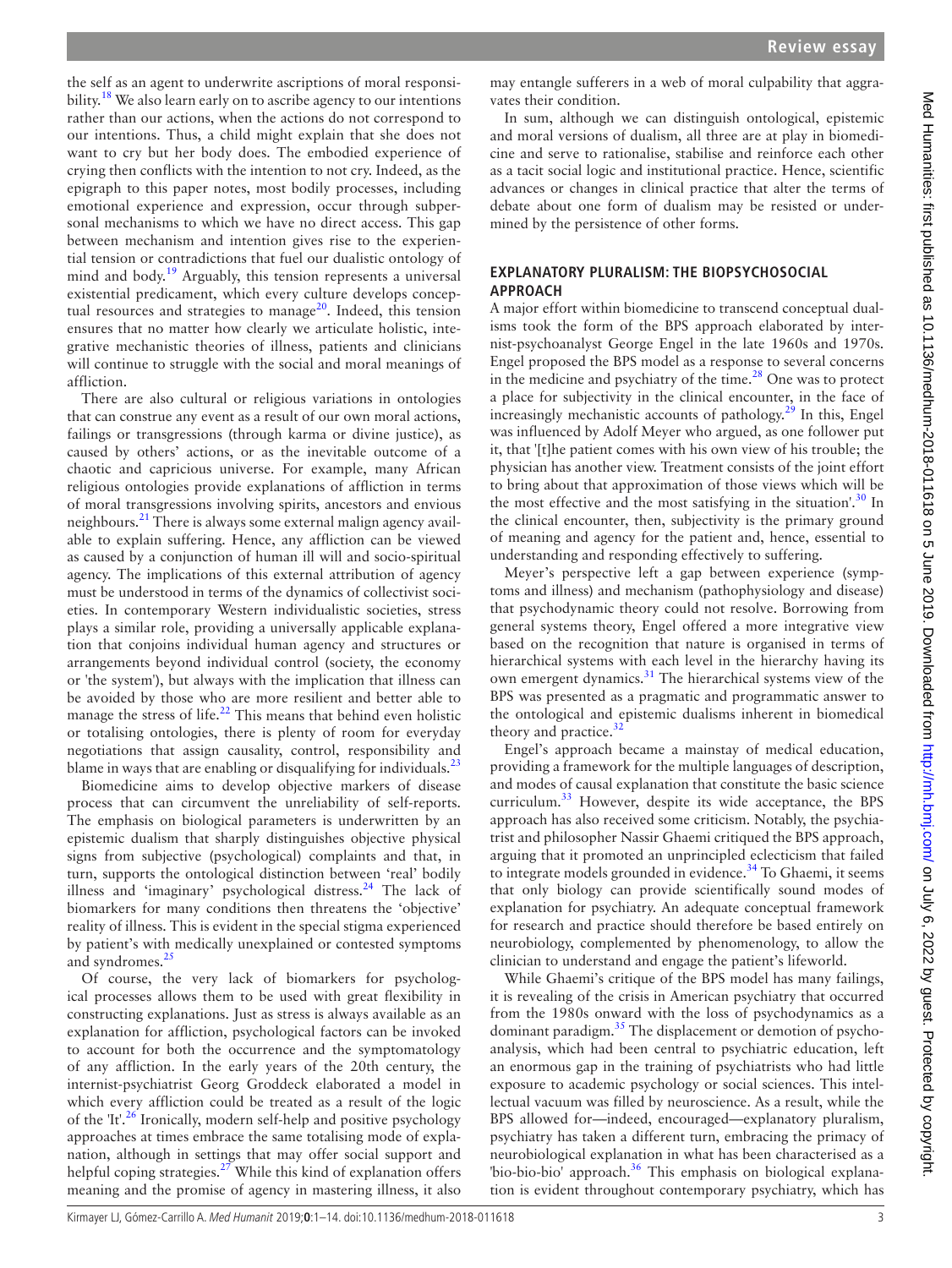invested heavily in the notion that neuroscience will (eventually) provide adequate explanations for mental disorders.

One expression of this view is the Research Domain Criteria (RDoC) framework produced by the US National Institute of Mental Health to guide research on mental disorders.<sup>[37](#page-10-4)</sup> Presented as a 2×2 matrix of biobehavioural systems and levels of analysis, the RDoC scheme incorporates a rudimentary BPS structure, explicitly acknowledging molecular (genetic), cellular, physiological and circuitry levels of analysis. However, higher levels are given short shrift, with the whole of subjectivity, narrativity and intersubjectivity collapsed into a level tersely labelled 'self-report'. The RDoC framework privileges the level of neural circuitry on the assumption this is the level of organisation at which the disturbances of function that characterise psychiatric disorders will eventually be explained. Although the RDoC framework includes some distinctively human cognitive and social systems, and it remains open to adding new dimensions, the framework clearly emphasises those systems that can be studied through animal models. Unfortunately, there are no mouse models of narrativity, poetics or storytelling, nor of the existential confrontation with mortality, racism, political violence, forced migration and transnational adoption—to name only a few of the common social predicaments that contribute to mental health and illness.<sup>[38](#page-10-5)</sup>

## **Phenomenology in context: 4-E cognitive science, agency and looping effects**

Clinicians who embrace neurobiological explanations of mental disorders may nevertheless acknowledge the value of phenomenology both to make diagnostically relevant distinctions and to understand and engage patients. While phenomenology offers a corrective to the absent person in neuroreductionism, it has undergone a strange truncation in North American psychiatry. In place of close attention to the structure of experience, from DSM-III onward, 'phenomenology' has come to refer to lists of symptoms enshrined in diagnostic criteria and research checklists.<sup>39</sup> In this technology, there is little attention to the quality of patients' experience, its structure, meaning and significance in context.

European psychiatry has maintained an interest in more systematic study of psychopathological experience, building on the tradition of phenomenological psychiatry that goes back to Karl Jaspers.<sup>[40](#page-10-7)</sup> However, most of this work still tends to bracket off or even ignore context as a crucial determinant of both the content and structure of experience. The relevant contexts for psychiatry include the body, the individual's personal history or biography, their family and community, local cultural world and social position, as well as larger societal, national and transnational networks, institutions and discourses. Serious consideration of context reveals that the social world not only shapes but is actually constitutive of experience.<sup>41</sup>

The challenge that remains for medicine and psychiatry is how to bring together the experience-near understanding of illness experience with the detailed, multilevel explanation in terms of biological, psychological and social processes promised by the BPS approach. A bridge between phenomenology and mechanistic explanation can be found in the growing body of work in 4-E cognitive science, which emphasises the embodied, embedded, enactive and extended nature of cognitive processes.<sup>42</sup> Contemporary theories of embodiment and enactment provide a framework for understanding the interplay between bodily experience and the environment. $43$  In this view, perception and action occur in and with the body. This always

occurs through interactions with a culturally shaped social environment that affords specific modes of action.[44](#page-10-11) Developmentally early sensorimotor processes serve as a basis for the scaffolding for more complex metaphoric and abstract cognition.<sup>44</sup> Even abstract cognition therefore is embodied in that it emerges developmental from bodily experiences and retains dynamic links to bodily processes. The process of engaging and extending mind in a particular niche brings into being (enacts) particular modes of relatedness and, in so doing, reconfigures the physical and social arrangements with which we scaffold our experience.<sup>[45](#page-10-12)</sup> Looping effects between brain, body and environment underlie the process of embodying, enacting and extending cognition and experience across the different contexts of embedding (body, self, dyad, family, network, society). Applying the 4-E perspective to symptom experience allows us to move beyond dualism toward an ecosocial view of the co-constitution of mind, brain and body in health and illness. This perspective also has implications for our notions of agency and causality.

Agency involves the sense of ownership, causality, control and responsibility for actions which are related to our goals, plans and intentions. The 4-E perspective sees agency as arising from loops of action and perception.<sup>46</sup> These loops may result in certain actions being interpreted as agentic because we experience the covariation of our attention, goals, actions and sensations in real time, particularly when we shift our actions in response to a change in goals or intention.<sup>47</sup> The dynamics of these action-perception loops then provide a basic sense of ownership and agency, but the experience and ascription of agency also depends on the interpretive frameworks we bring to bear.<sup>[48](#page-10-15)</sup> Moreover, these action loops can extend into the social world to include others who may be part of the process of experiencing agency. Causality and control need not be aligned. Cause may involve a long chain of events including the actions of others, our own previous actions, and features of the acting body and its current context. Control may also reflect multiple processes that are hierarchically structured, with lower-level processes that are more or less automatic (reflexes, habits), and higher-level choices or decision-making that may involve conscious deliberation or consultation with others. $49$ .

Still finer gradations of agency can be distinguished by considering: (1) multiple (top-down cognitive) controls in action; (2) the intervening functions of affective dispositions and emotions; (3) the affordances and constraints of contexts (norms, expectations, elicitations or invitations), including forms of instrumentality and discursive possibilities; (4) the consequences of actions for social positioning and the responses of others; and (5) the wider social, economic and political processes that give individuals or groups voice, power, resources and authority. Each of these gives rise to alterations in the experience of agency—each can support and stabilise or fractionate and disrupt the other. This gives rise to a rich set of potential distinctions for human agency. Unfortunately, we lack clinical language for these distinctions and our everyday thinking confounds causality and control so that, in practice, we usually fall back on a simple dichotomy: wilful or not. This has important consequences for the ways we think about causality, responsibility and blame in health and illness.

## **The example of resignation syndrome**

The strange story of apathetic syndrome in Sweden provides an instructive example of the problem of agency in psychosomatic explanation. Since 2001, several hundred cases of refugee children have presented clinically with a syndrome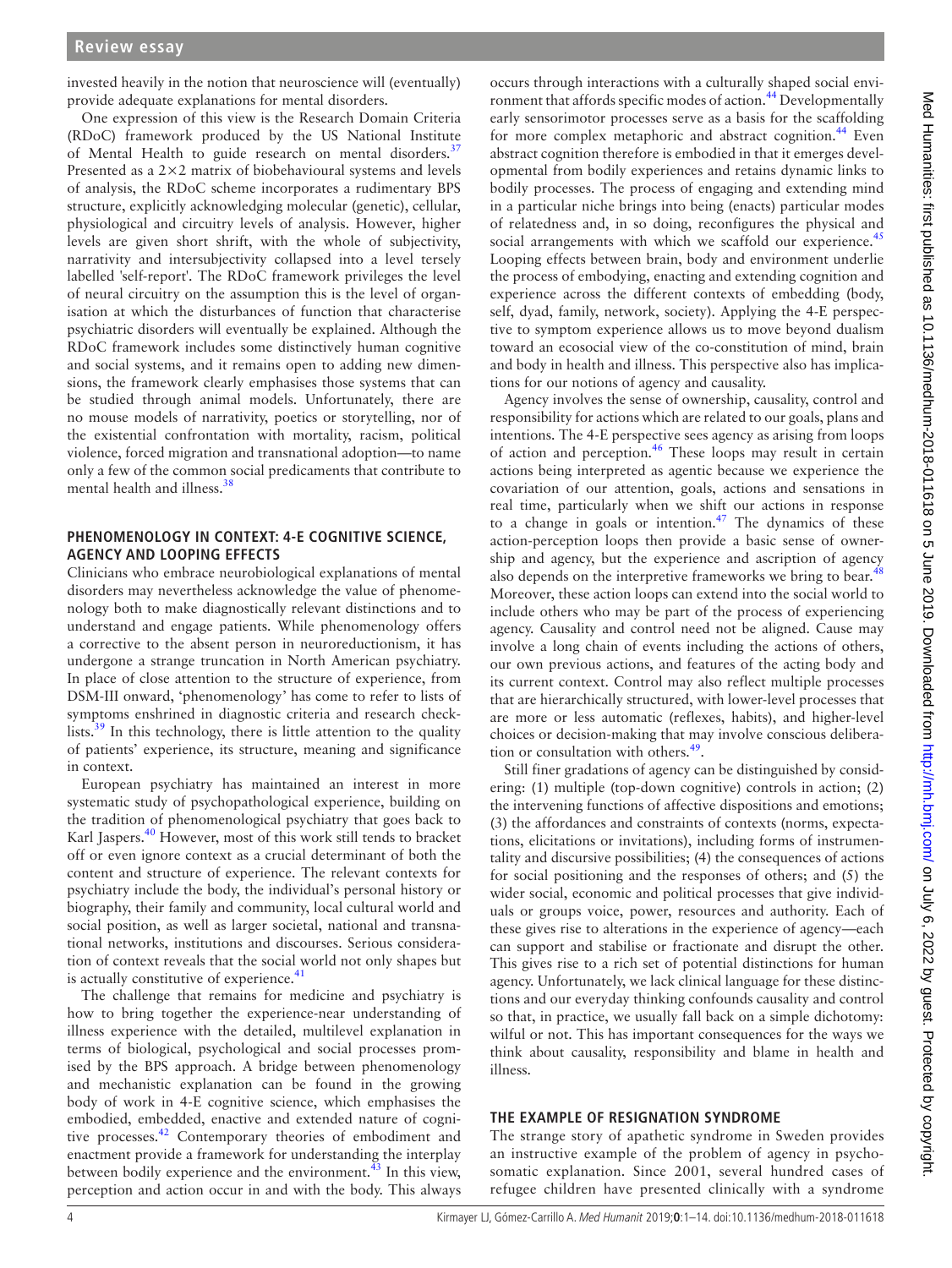<span id="page-4-0"></span>

| Table 1<br>Modes of explanation of resignation syndrome |                                                                                                                       |                                                                                                         |                                                                                                                                                                   |                                                                                                                                                         |                                                                                                                                 |
|---------------------------------------------------------|-----------------------------------------------------------------------------------------------------------------------|---------------------------------------------------------------------------------------------------------|-------------------------------------------------------------------------------------------------------------------------------------------------------------------|---------------------------------------------------------------------------------------------------------------------------------------------------------|---------------------------------------------------------------------------------------------------------------------------------|
| Model                                                   | <b>Mechanism</b>                                                                                                      | Clinical                                                                                                | <b>Social</b>                                                                                                                                                     | <b>Political</b>                                                                                                                                        | Locus of agency                                                                                                                 |
| Medical                                                 | Disorder affects biologically<br>vulnerable individuals under<br>certain circumstances                                | Reinforces the role of<br>the clinician and justifies<br>intervention                                   | Strains social welfare<br>systems that need<br>to provide universal<br>healthcare                                                                                 | Often disregards sociopolitical<br>dimensions of disease, at the<br>same time doctors may be blamed<br>for encouraging the phenomenon                   | Paternalistic medical<br>model that needs to<br>protect the vulnerable<br>individual, who is ill and<br>dysfunctional; victims  |
| Family                                                  | Interactions in family system<br>dynamics                                                                             | Justifies interventions to<br>address family dynamics,<br>may disempower parents                        | Removes blame from wider Focus on a certain kind of<br>system                                                                                                     | family rather than the wider<br>sociopolitical forces at play                                                                                           | Agency on family as a<br>unit, ultimately parents or<br>individuals                                                             |
| Psychological                                           | <b>Effects of uncontrollability</b><br>through models of<br>learnt helplessness and<br>hopelessness                   | Clinical focus on individual<br>and potential weakness,<br>personality traits                           | Removes blame from wider<br>system                                                                                                                                | Individuals considered<br>problematic, potential<br>consequences regarding<br>immigration                                                               | Agency on individual                                                                                                            |
| Political                                               | Impact of political decisions<br>governing the asylum<br>process                                                      | Politicises role of clinician,<br>warns of iatrogenesis                                                 | Public concerns over their<br>vulnerability and welfare                                                                                                           | Pragmatic response at a system<br>level may worsen long-term<br>outcomes or add to iatrogenic<br>mechanisms                                             | Agency on sociopolitical<br>system                                                                                              |
| Cultural                                                | Symptoms reflect patients'<br>cultural or religious<br>background and that of<br>the country to which they<br>migrate | May lead to<br>disengagement,<br>exoticisation, and call for<br>experts to understand the<br>phenomenon | Risk of stigmatising,<br>othering and reduced<br>empathy.<br>May potentiate<br>discriminatory responses<br>in combination with<br>assumption of secondary<br>qain | More structural or intersectional<br>concerns are hidden behind<br>'cultural" 'issues, removes<br>immediacy to act, be responsive                       | On cultural group,<br>cultural differences are<br>highlighted, may lead to<br>'othering'                                        |
| Intentional                                             | Intentional action (based on<br>conscious decision) by family to make things worse<br>or the child                    | Clinical interventions likely                                                                           | Questions the authenticity<br>and legitimacy of their<br>claims, implies secondary<br>gain and potentially<br>malingering                                         | Criticism of failed empathy<br>and compassion, contrasts<br>with country's self-image as<br>an international model for<br>immigration/children's rights | On individual or family as<br>malingering for secondary<br>gain purposes,<br>children and families as<br>untrustworthy 'others' |

Sources: Sallin et al. 2016, Hacking, 2010, Von Folsach & Montgomery, 2006, Bodegård, 2005b.

characterised by depression and behavioural withdrawal that progresses to stupor and finally a state of apparent unconsciousness, with loss of pain response, requiring nasogastric tube feeding and intensive care. $\frac{50}{10}$  This condition, reported exclusively in Sweden, has been termed 'apathetic' or '*uppgivenheits syndrome'*—literally, 'given-up syndrome' but officially translated as 'resignation syndrome'. The disorder occurred among children whose families were stuck in 'limbo' in the process of migration facing an uncertain outcome. Recovery could take months to years and appeared to be related to the restoration of hope to the family**,** often through receiving permanent residency.

As the number of affected refugee children increased, an official inquiry and expert committee were convened to help reach consensus on diagnosis and management.<sup>[51](#page-10-18)</sup> The Swedish National Board of Health and Welfare officially recognised RS as a novel diagnostic entity, with ICD-10 code F32.3A which locates it within the affective disorders, with the added specifier Z65.8A 'problem adhering to status as refugee and asylum seeking.'<sup>[52](#page-10-19)</sup>

As part of their report, the expert committee provided the six etiological models we have listed in [Table](#page-4-0) 1. The phenomenon was explained variously in terms of neurobiological, psychological affective, stress-related, social-systemic, cultural, political mechanisms and intentional actions. Other explanatory models included psychodynamic perspectives, that invoke notions such as 'lethal mothering' or trauma reenactment, as well as the notion of 'resistance through regression' seen as part of a refusal–withdrawal–regression spectrum.<sup>[53](#page-10-20)</sup> While all the elements of the BPS model can be found distributed across these accounts, they remained unintegrated in the contentious debate between those proposing psychogenic mechanisms,

those proposing social causation models, and those struggling to describe neurobiological mechanisms, correlates and signs that would provide an 'objective' diagnosis. Each account was criticised for its biases or shortcomings. Sociologists were accused of a lack of compassion because they related the phenomenon to collective social processes, while clinicians who argued for the neurobiological basis of the syndrome were accused of encouraging or maintaining the problem, if not actually causing it.

To understand what is at stake in these criticisms, it is instructive to consider the work that each of these explanatory models does from a clinical, social and political perspective, especially with regard to where they locate agency. The location of agency has implications for how symptoms may function as an idiom of distress, the processes that underlie the social course of illness, and the development of strategies for treatment and prevention.

The medical accounts mainly relied on variations of the diathesis-stress model, listing a series of predisposing, precipitating and perpetuating factors. The family model drew elements from both family systems and psychodynamic theories, focusing on the role of dysfunctional family dynamics described as overprotective, overanxious and mistrusting parents with difficulties in setting limits and in tolerating separateness.<sup>54</sup> The family model thus emphasised how parents' health and stability affected the child, and noted parental mistrust of the medical system when medical evidence revealed no organic cause for the child's symptoms.

The psychological model focused on personality traits of the children (described as perfectionist, conscientious, high achievers) and their history of emotional or behavioural disturbances, such as aggressive and sexually provocative behaviour,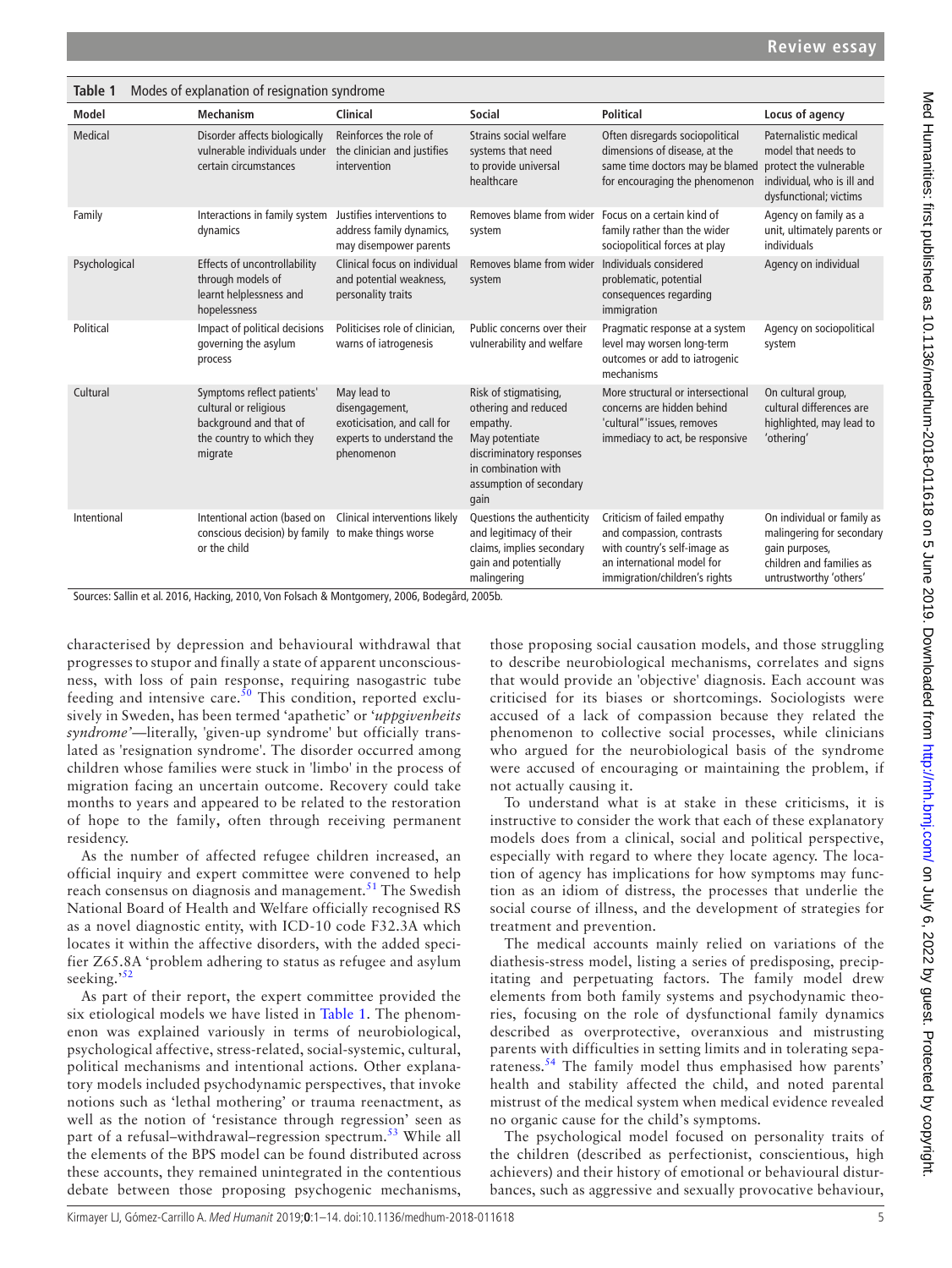separation anxiety, school refusal and somatisation or dissociative disorders.<sup>55</sup> The political model took a more systemic view and focused on the role of the asylum process and the health systems response to RS in aggravating the problem.<sup>[56](#page-10-23)</sup> Media discussions of the time reflected on the political context and social tensions that shaped the environment in which the syndrome emerged. $57$ 

The cultural explanations used a relatively narrow approach to culture that used the notion of a 'culture-bound syndrome' or made vague references to cultural beliefs, ethnic-specific genetic or epigenetic features to explain why RS was confined to Sweden and to particular ethnic or linguistic communities.<sup>[58](#page-10-25)</sup> Some accounts invoked stereotypes of childrearing among the ethnic or language minorities most affected.

The intentional model viewed the symptoms as deliberate behaviour and invoked secondary gain from the illness as the underlying causal mechanism, suggesting that having a severe illness increased the likelihood of asylum approval.<sup>[59](#page-10-26)</sup> This model was reflected in the emergence of rumours that the children were taking drugs or being drugged by their parents to produce the symptoms of RS, as well as in allusions to chronic factitious illness or Munchhausen by proxy.<sup>[60](#page-10-27)</sup> Some authors noted that withdrawal and apparent unconsciousness could also provide the children with the primary gain of relief from the reality of their family's social predicament. $61$ 

Each approach to explaining the syndrome raised its own questions about clinical epistemology (ie, how to validate diagnostic explanation with the kinds of knowledge available in clinical contexts), intervention and prevention. $62$  The struggle to validate and explain the syndrome also revealed important social and political dynamics related to the local and global refugee crisis, the path to permanent resident status, the rising costs to the healthcare system, and the threat to Sweden's image as a welcoming place for refugees.

## **What's in a name? The dynamics of diagnostic practice**

The story of *uppgivenhetssyndrom* is a clear example of the role of the social, political and economic processes in shaping illness experience and in the way local diagnostic practices validate certain symptoms and syndromes. Acknowledging this context should prompt a discussion of the clinical, social and moral consequences of diagnostic labelling. For our present purposes, we are mainly concerned with the ways in which clinical diagnosis and formulation make explicit or implicit attributions of agency that recognise or obscure the sociocultural processes at play across the hierarchical levels of organisation relevant to human experience.

Practically, a diagnosis is legitimated when clinicians adopt it, based on their acceptance of the epistemic authority of nosological systems, official guidelines or local communities of practice. In the absence of a formal diagnostic label, the availability of specific biological markers that can be measured might also validate a symptom or syndrome but, at present, this is not available for most psychiatric disorders. In the absence of discrete diagnostic categories and biomarkers, research evidence of treatment efficacy can also legitimate diagnostic entities by linking them to differential therapeutics and a plan of action, which can become accepted clinical practice and, especially when disseminated through mass media and the internet, come to drive patients' expectations. These are all paths through which diagnostic entities come into being as

available labels for certain kinds of experiences and can then participate in looping.<sup>[63](#page-10-30)</sup>

Clinicians' use of a diagnosis and the symptoms subsumed under it creates a pool of socially legitimated idioms of distress that influence illness experience and that individuals can draw from to make sense of and communicate their distress.<sup>[64](#page-10-31)</sup> Diagnostic codes take on added significance as part of the administrative allocation of services in healthcare systems, insurance reimbursement, and other social welfare or immigration systems. Repeated use of a diagnostic term in any of these contexts serves to reify, legitimate and stabilise the entity it names.

At the same time, locating a diagnosis within psychiatric nosology creates a dichotomy between those disorders that may be considered 'psychogenic' versus those that are viewed as 'organic'. This means that even while the diagnostic entity is being legitimated as a formal part of diagnostic practice, it is assigned an ambiguous, ambivalent or negative moral status. The problems with this status can be seen in the resistance of patients with chronic fatigue to any psychiatric or psychological description and treatment or in the efforts of advocacy groups to avoid classifying autism as a psychiatric disorder.<sup>[65](#page-10-32)</sup>

The various diagnostic labels suggested for the Swedish refugee children's syndrome exemplify this dilemma. Depressive devitalisation (DD) and pervasive refusal syndrome (PRS) followed a psychological explanatory model and differed mainly in that PRS was considered active refusal by the children and did not include 'flaccid paralysis and generalised sensory loss'.<sup>66</sup>These two labels clearly would have very different consequences for treatment and provoke distinctive social and political responses than the proposed alternative, pervasive arousal-withdrawal syndrome (PAWS). The diagnosis of PAWS introduced an explanation in terms of a neurobiological mechanism of simultaneous hyper-arousal of the sympathetic and parasympathetic autonomic nervous systems, which results in a 'deadlock' that manifests as refusal.<sup>67</sup> This description aimed to account for the same symptomatology as the above-mentioned DD or PRS but re-conceptualised 'extreme anxiety avoidance' and 'behavioural paralysis' as expressions of the specific patterns of autonomic response.

While the term 'psychogenic' used in reference to etiological mechanisms is contrasted with somatic, physical or organic, and hence reflects persistent dualistic thinking, the problem lies less with this ontological distinction than with the implications for issues of agency, moral judgement and blame that follow from this label. This is evident in the observation that when using the adjective 'psychogenic' in discussions of RS, many authors immediately clarified that by this they did not mean consciously provoked, on purpose or invented.

This dilemma can be seen by comparing the language used for PRS ('symptoms of extreme social withdrawal and determined refusal to walk, talk, eat, drink or care for themselves in anyway') with that of DD, which describes symptoms in terms of psychodynamic explanations of troubled mother– child relations in severely traumatised families.<sup>[68](#page-11-0)</sup> The diagnostic labels themselves even hint at where agency is being located—'refusal' versus 'devitalisation', which points towards another label used to describe RS in Sweden, '*apatisk*' (literally, apathetic). However, the language of PAWS focuses on a neurophysiological account of the refusal behaviour paired with high energy consumption and brain activity shifts. Another example of subtle agentic ascription through language choice occurred when clinicians described the phenomenon as a syndrome, while some social theorists rejected this medical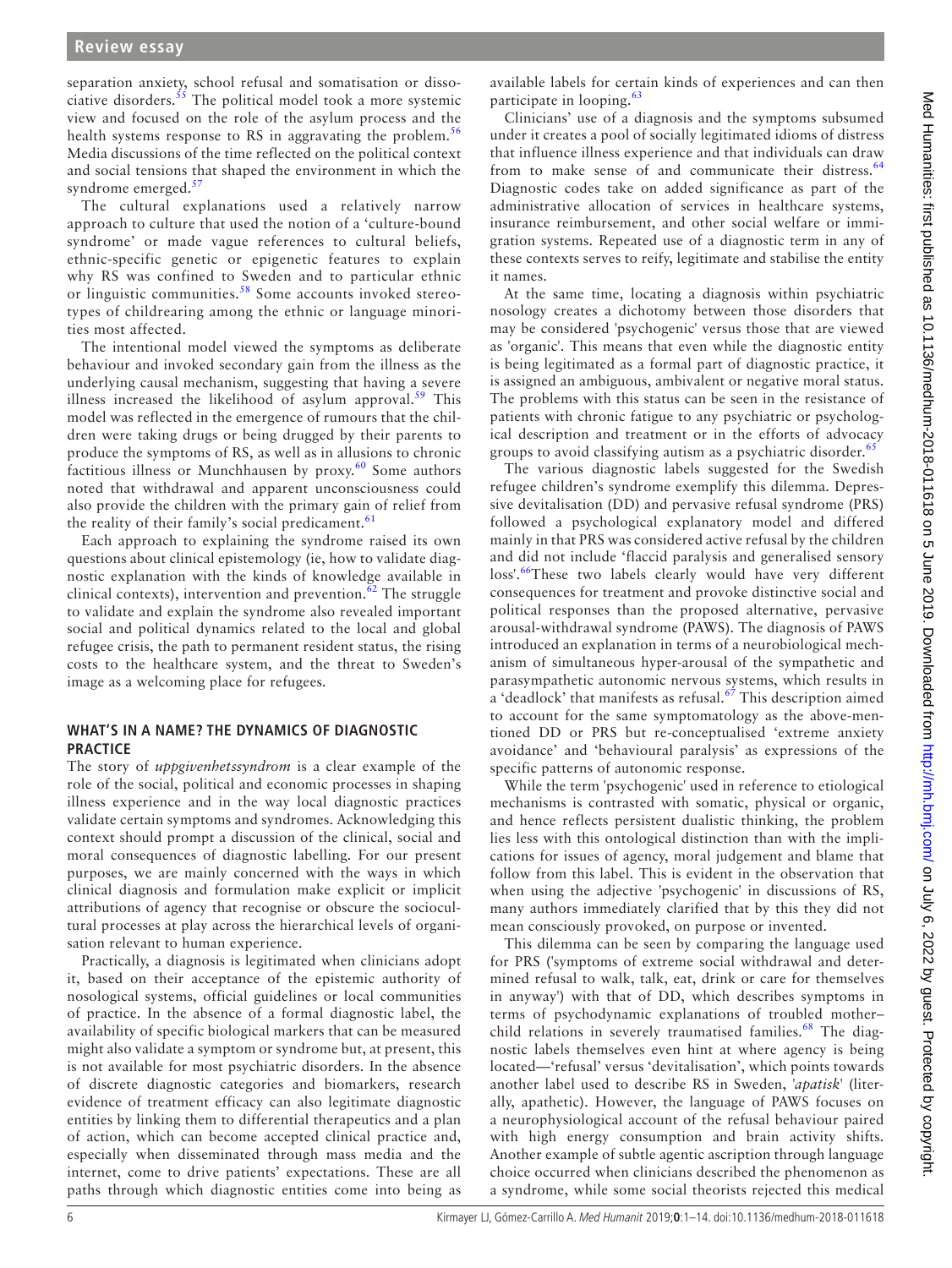term in favour of 'behaviour'.<sup>69</sup> Although framed as clinical or scientific issues, each of the explanations tendered depended on specific notions of causal mechanism and agency with potential social and political consequences.

## **The social life of syndromes**

RS arose in the context of increasing social tension about migration, with heightened fear and caution towards or even rejection of refugees in many nations that have historically viewed themselves committed to a positive reception to asylum seekers. In the midst of political turmoil and media reports that constructed a narrative of 'how obliging politicians, unsuspecting journalists, organised right-wing extremist, power doctors and psychiatrists create an image of the so-called "apathetic children", $\frac{70}{10}$ in a country that had long viewed itself as an international model for immigration and children's rights, it is not surprising to find a vigorous effort to find neurobiological explanations for such alarming symptoms. From PAWS to 'psychogenic catatonia' based on altered brain metabolism, accounts faced the imperative to clarify the validity of the symptoms against the assumption of intentionality and secondary gain. The choice was framed in stark and more subtle or technical terms: apathy versus refusal; disorder versus manipulation; biological versus mental; syndrome versus behaviour.

Resignation syndrome arose in the context of increasing social-tension about migration, with heightened fear and caution toward or even rejection of refugees in many nations that have historically viewed themselves committed to a positive reception to asylum seekers. In the midst of political turmoil and media reports that constructed a narrative of "how obliging politicians, unsuspecting journalists, organised right-wing extremist, power doctors and psychiatrists create an image of the so-called 'apathetic children'", $\frac{70}{10}$  a country that had long viewed itself as an international model for immigration and children's rights – it is not surprising to find a vigorous effort to find neurobiological explanations for such alarming symptoms. From the PAWS, to 'psychogenic catatonia' based on altered brain metabolism– accounts faced the imperative to clarify the validity of the symptoms against the assumption of intentionality and secondary gain. The choice was framed in both stark and more subtle or technical terms: apathy versus refusal; disorder versus manipulation; biological vs mental; syndrome versus behaviour.

This struggle to explain RS reveals some of the tensions and contradictions that continue to trouble psychiatry. Notwithstanding the conceptual advances in medicine, neuroscience and psychology, RS elicited doubt, contestation and a struggle for legitimation similar to that of other medically unexplained symptoms and syndromes (which, like the antiquated construct of hysteria, now fall under the somatic symptom disorder in DSM-5 or bodily distress disorder in ICD-11).<sup>[71](#page-11-3)</sup>. This reflects broader tensions in the notion of psychosomatic explanation, seen in debates over the appropriate response to medically unexplained symptoms. In each case, invoking psychological, behavioural or social explanations is viewed as questioning the validity of distress and not according it the same seriousness and attention as 'bona fide' medical illness. Real distress needs a physiological explanation and a biomarker. The lack of medical validation then results in social stigma and added suffering. Bodegard pointed to this when he warned that RS symptoms may be aggravated and become chronic in response to a 'questioning attitude' within the healthcare system and suggested that such doubt might constitute a form of 'retraumatisation' contributing to the persistence of the syndrome. $^{72}$  $^{72}$  $^{72}$ 

Everyday moral evaluations are based, in part, on to whom something is happening (ascriptions of ownership) and who has acted in ways that caused the problem (agency). The ability to make these attributions has a developmental history and emerges first as a form of naïve or intuitive physics and biology (eg, a child's ability to determine what objects are viewed as living organisms capable of initiating their own actions), but is shaped by cultural models and social contingencies and elaborated as a narrative practice, in which one learns to give accounts of the reasons and causes of one's own and others' behaviour<sup>73</sup>.

Whatever causal model of RS one adopts, it is not hard to imagine how the sense of ownership and sense of agency may be challenged and disrupted in the process of migration for the refugee children in Sweden. The uncertainty that dominates their existential predicament, the helplessness and loss of sense of control, likely translate into feeling that no action will restore control, and this sense of powerlessness could contribute to their profound withdrawal.<sup>[74](#page-11-6)</sup>

The story of RS points to the need for conceptual refinements in our understanding of agency, to move beyond the dichotomous thinking imposed by the enduring mind–brain dualism. A more nuanced understanding of agency could show a way beyond the dichotomy of lived experience versus de-authorising scientific materialism. In particular, an ecosocial view allows us to identify multiple forms of agency based on modes of engagement between individual and environment that can be elaborated into a typology of looping effects involving material and discursive features of the world.<sup>[75](#page-11-7)</sup> This has implications for diagnostic assessment, treatment and prevention.

#### **An ecosocial view of resignation syndrome**

We suggest that RS remains poorly understood because of the lack of detailed models of integrative, multilevel explanation in diagnostic formulation. No single model manages to account for the symptomatology and experience of those affected. The BPS approach is a placeholder for a multilevel formulation but requires further specification to deliver on its promise. Taken seriously, this perspective challenges narrow biological or psychological theories of the self that fail to consider the embedding of all experience in local social worlds. Advances in 4-E cognitive science offer us resources to begin to flesh out this approach and rethink the models implicit in mainstream psychiatry, which were on display in the contentious debate that followed the emergence of RS in Sweden.

An adequate understanding of any form of psychopathology will require an ecosocial perspective that integrates neurobiology and individual experience with broader social and cultural contexts across time.<sup>76</sup> The social and clinical response to the RS phenomenon were recognised as part of the problem, described as a 'perpetuating' factor that could therefore hold the key to its resolution.<sup>77</sup> Unpacking the looping effects involved in the chronicity of symptoms requires identifying the social and clinical responses that amplify or exacerbate the RS phenomenon. Such looping effects are not unique to RS and a structured ecosocial analysis of interactions in local niches (families, communities, healthcare systems) can facilitate this unpacking.<sup>7</sup>

A good start on this is the social psychological account of RS offered by Hacking.<sup>79</sup> Drawing on his earlier work on amnestic fugue as a 'transient mental disorder' in France in the late 1800s, he proposed an 'imitation and internalisation"'model based on the idea that following the first cases, high levels of media coverage and social cohesion among refugee groups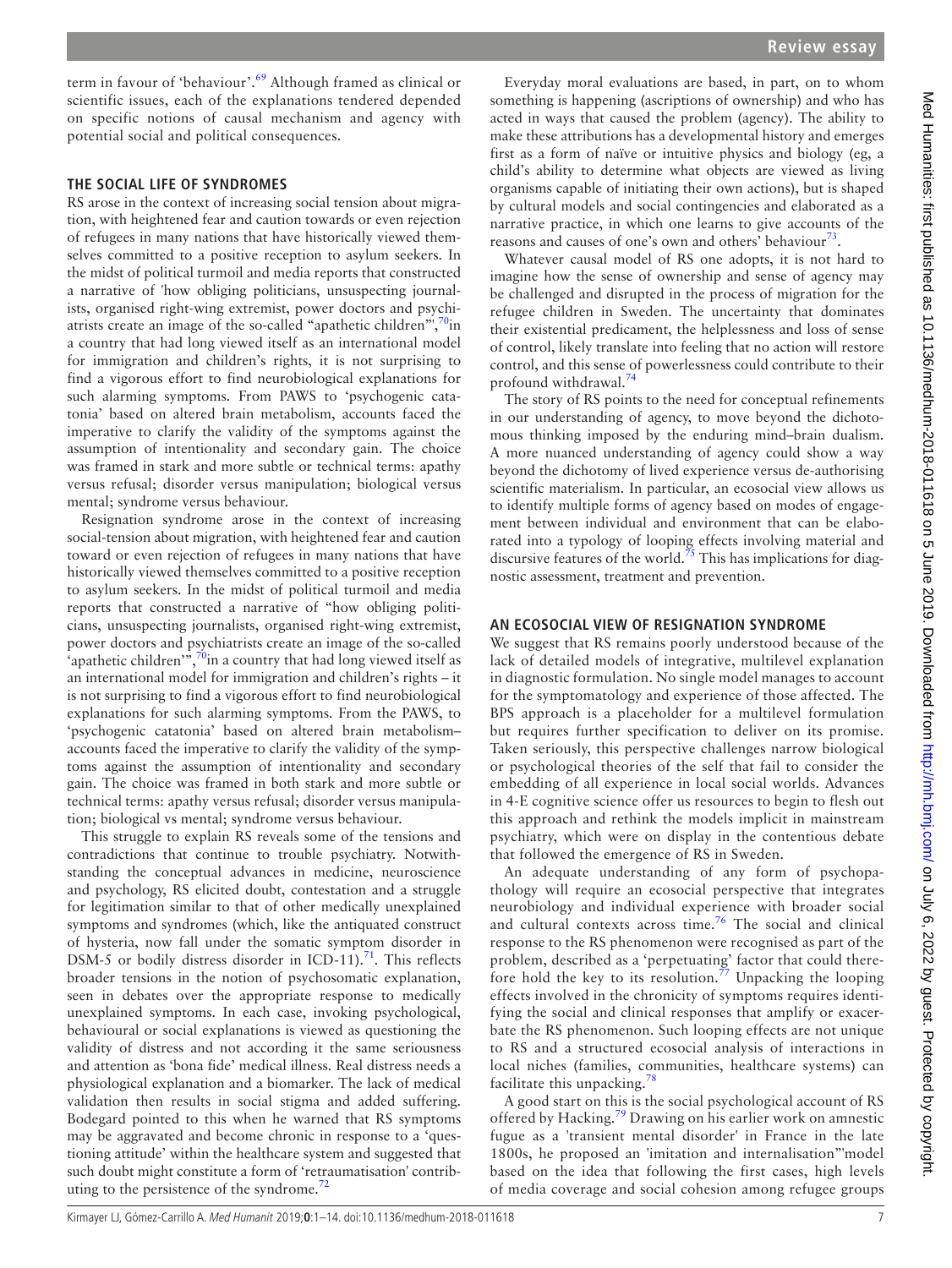may have led to a process of imitation among children with a shared predicament. In a second step, what started as imitation was internalised to the extent that it became an integral part of the child's psychophysical and social constitution through processes of embodiment and enactment. This account is consistent with Shorter's argument that every historical context makes certain symptoms salient and encourages mimetic uptake both by presenting vivid models with which individuals can identify, consciously and non-consciously, and by ratifying experiences through various social practices, including specific help-seeking pathways, modes of diagnosis, intervention and compensation.<sup>[80](#page-11-12)</sup>

This would encourage us to look in two main directions for explanations: inwardly into the biopsychological mechanisms of mimesis, and outwardly toward the social, moral, economic and political embedding (which includes causes and consequences) of illness. The inward processes explain how a mode of illness experience and its local interpretation become installed or embodied in individuals, through processes of 'bio-looping' that link bodily enactment and physiology. The sociopolitical processes explain how it becomes institutionalised. Together these can explain how a new kind of affliction spreads.

This model can be refined by elaborating a hierarchical multilevel BPS approach that integrates illness narratives, embodied neurophenomenology and mechanistic models with ecosocial system thinking.<sup>81</sup> This would allow us to consider multiple kinds of causal influence and agency arising from loops at different levels, providing a more nuanced account of the impact of structural social and political forces needed to appreciate the practical and moral significance of clinical diagnoses and interventions.

Understanding the embedding of the brain in the social world requires a detailed mechanistic account of the interactive loops between body, person and environment, niche or lifeworld. Computational neuroscience provides a general model of this interaction in terms of predictive processing.[82](#page-11-14) On this view, the brain is constantly generating and updating models that predict sensory input from different modalities and sources. Using Bayesian inference, the comparison between prediction (or *prior*) and input (from sensorimotor and interoceptive processes or lower-level processing), yields a prediction error. The more accurate predictions are regarding sensory input, the smaller the prediction error.<sup>[83](#page-11-15)</sup> These predictions are hierarchically structured and can be thought of as encoding plans, beliefs and expectations in top-down models of the local environment, niche or world. Perception is therefore viewed as an active process of inference, through which the model guides what and how sensory input is processed so as to minimise prediction errors.<sup>[84](#page-11-16)</sup> Alterations in this process can then give rise to various forms of psychopathology.<sup>[85](#page-11-17)</sup>

Sallin and colleagues draw on predictive processing theory to propose a more integrative neurobiological model of the phenomenon of RS.<sup>[86](#page-11-18)</sup> In their model, a multitude of factorspsychological or physical trauma, helplessness and hopelessness, familial expectations and obligations, the predicaments of migration and asylum seeking—change the priors of the affected child's brain at multiple hierarchical levels following the principle of prediction error minimisation. In effect:

'RS is a condition in which predisposing and contextual factors generate negative expectations and beliefs that are instantiated in fixed prediction priors, which drive homeostatic and behavioural effects as well as self-perception, towards the prediction. This minimises prediction error at the cost of pushing the physiological, cognitive and emotional state further away from that which sustains life'.<sup>8</sup>

Error minimisation in this case implies that the children's priors across hierarchical levels of organisation are shifted in ways that reflect their ongoing experience of being stuck in an unchanging and unchangeable predicament. The constantly generated (conscious or non-conscious) priors or prediction models of a stressful but static situation, in turn, affect bodily function, for example through alteration of interoceptive regu-lation of the autonomic nervous system.<sup>[88](#page-11-20)</sup> As these negative predictions generalise across higher and lower levels of the processing hierarchy in vulnerable individuals, the individual exhibits behaviours such as apathy, withdrawal or catatonia, which elicit support from his or her surroundings.

Although the predictive processing approach offers a conceptual basis for a unified account of the RS phenomenon, current applications treat social and cultural context in a generic fashion without characterising the structure and dynamics that shape and constrain illness experience. A fuller account needs to consider the individual's embedding in hierarchically nested social-cultural contexts, which include the migration trajectory, healthcare system and political conflicts. This embedding can be understood in terms of *cultural affordances*, that is, the possibilities for interaction with a particular social context or eco-social niche from which an individual's experience, intentionality and action-readiness emerge.<sup>89</sup> Experience is always preceded by and embedded in cultural systems of meanings and practices, which shape modes of attention and action, as well as interpretive frames and discursive practices that have causal effects as part of hierarchically nested loops linking social position, cognition and bodily processes.<sup>90</sup> This complicates the medical semiotics that views symptom reports as more or less direct indicators of internal physiological events. Instead, symptom experience must be understood as the outcome of processes of embodiment and enactment, involving discursive practices and negotiations with others in a local social world.

While general processes can be identified, in any actual instance of psychopathology, locally variable modes of interpretation and expression must be considered to give an account of symptom dynamics. This inter-dependence of physiological, psychological and social process follows from the fact that, ontogenetically, humans develop the ability to make sense of and respond to their environments by drawing from inter-subjective processes of embodied experience, social enactment and narrative practices.

If symptom experience, interpretation, expression and response are all influenced by culture and context then culturally shaped coping strategies may change the course of the illness, amplifying or reducing symptoms, distress and functioning. Cognitive-interpretive and social-interactional processes are part of feedback or 'looping' effects that play decisive roles in determining which experiences become symptoms and which symptoms become persistent, distressing and disabling mental health problems. These looping effects occur at multiple levels through intrapersonal, interpersonal, family and wider network or system social processes and determine the causes, course and outcomes of distress. Hence, sociocultural and interpersonal processes play essential roles in resilience and recovery.

Following the trajectory of a refugee child considering these different levels of description and taking an eco-social approach, one can construct the following account. Uprooting and abandoning 'home' is paired with a promise, explicit or implicit, of a better and brighter future, or simply some safety, security and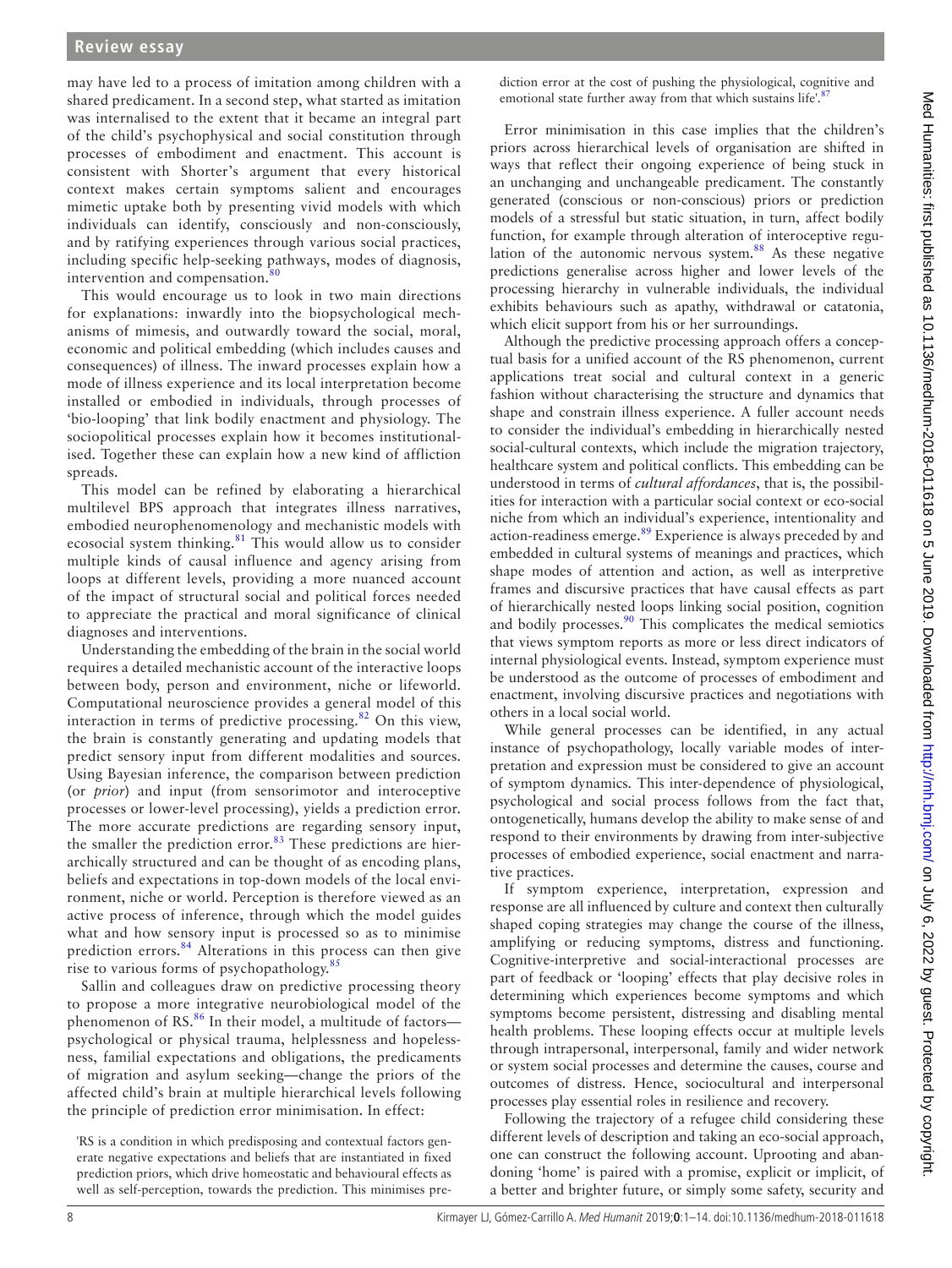well-being. On arrival to a host country, there may be excitement and an effort to make it 'home'. This adaption is often easier for the young than for their parents or elders, which may parentify the children. Concerned about their parents' well-being, children take on tasks and responsibilities that they usually would not have as they become aware of parental loss of control, socially weakened positions and loss of status. Heightening the stakes in this shift in roles may be cultural norms of enduring personal suffering for the sake of the family, and strong expectations that children do well in school to make sense of the family's sacrifices. All of this occurs in the context of a migration trajectory with traumatic exposures and losses, high levels of stress, novelty and uncertainty. Of course, individual differences in adaptability and family dynamics, including more or less anxious and emotionally unavailable parents (due to their own trauma exposures) all can add to the balance of vulnerability and resilience. However, the post-migration social context also powerfully influences parent– child relationships, family dynamics and community social support. This context includes media representations of migrant communities and public debates about their status. The narrative of resilience within the family may hang on the thin thread of the promise of security and status in a new home. This hope may be fragile, surrounded by a sea of uncertainty and easily overturned by local bureaucracy and global politics.

In addition to these commonly recognised stressors, we need to consider the communicative function of idioms of distress and illness narratives. The social meaning and consequences of somatic symptoms may be more acceptable than their psychological counterparts, which may be invalidated, stigmatised or dismissed.<sup>91</sup> This contingent shaping of symptoms need not be conscious or strategic—it can occur automatically through subpersonal processes and, hence, be experienced as involuntary. The response from the social environment may reinforce the symptoms, even when others are trying to resolve the affliction, resulting in feedback loops that amplify and maintain symptoms.<sup>[92](#page-11-24)</sup> The clinical diagnosis and treatment of symptoms themselves may constitute another amplifying loop. Of course, most of these looping effects are part of ordinary symptom experience, identification, labelling and illness narrative formation. When they allow error correction, such feedback loops can serve regulatory, homeostatic, allostatic or adaptive functions. What makes them vicious circles is not only an individual's neurobiological or psychological vulnerability (due to trauma exposure, loss, etc.), but also the precarity of their social situation, the limited scope and resources for actions to restore balance, and the ways in which institutional and social practices of diagnostic labelling and intervention come to serve other powerful interests.

Identifying the feedback loops that regulate or amplify distress can support an integrative BPS approach to assessment and intervention. At each level of organisation, a different process may be recognised and a corresponding intervention devised, with effects on the whole system. For example, in some instances, focusing on bodily symptoms might provide a sense of control by countering less tangible, and at times disembodied or depersonalised mental states marked by anxiety, low mood, fear and uncertainty. Additionally, relatives and parents may be more available, attentive and able respond to a physical symptom than to a panic attack or depression.

Ensuring recovery, however, requires consideration of the broader social meanings of symptoms and diagnoses. Psychiatric diagnostic labels, attributions and explanations can convey a sense of agency and blame for symptoms and behaviours. Hence, diagnoses can become rhetorical resources, tools or weapons in

sociopolitical battles at an interpersonal, family, community or other levels, and can serve either to silence or give voice to the unspoken and unheard.

#### **Conclusion**

Inquiry into illness experience, whether for clinical or research purposes, is guided by tacit theories of what is at stake for individuals or communities (clinicians and patients alike) drawing from knowledge of biomedical, socioeconomic, moral and political contexts. Hence, any attempt to explain and categorise a collection of symptoms inevitably reflects its proponents' ontological and epistemological commitments. As a result of cognitive-social looping effects, the symptoms themselves and their evolution over time may be shaped by clinicians' viewpoint and explanatory models.

Although contemporary psychiatric research has provided ample evidence of genome–epigenome–brain–environment interactions over the course of development that contribute to the causes, course and outcome of illness, it has proved difficult to integrate this thinking into diagnostic practice. Indeed, the BPS approach, which was the best hope for an integrative theory and approach to practice in clinical medicine, psychiatry and psychosomatics, has been criticised for lack of content and precision. Current scientific claims and marketing hype about 'precision psychiatry' have so far yielded little of use to clinicians.

There are several major reasons why integrative approaches are difficult to realise in medical practice. Cognitively, it is difficult to think about multidimensional interactions and we tend to default to more binary or dichotomous thinking. The affective valence of experience imposes a basic evaluative structure of good/bad, with corresponding behavioural responses of approach/withdraw. This affective level of meaning underwrites more complex moral distinctions based on ascriptions of volition that contrast voluntary actions that lead to events one is responsible for and events that are just accidents. In addition to these cognitive-affective reasons for dualistic thinking, the nature of medical practice also enforces categorical thinking: diagnoses are either applied or not (although 'NYD'—not yet diagnosed—is a common hedge), tests are performed or not, prescriptions are written or not; the whole repertoire of medical care focuses on discrete actions that support algorithms with branching decision trees.

Integrative models may have final common pathways that result in a small set of predictable outcomes, but more often they involve complex system dynamics that are sensitive to initial or boundary conditions, and hence may be difficult or impossible to predict. This means that the basic clinical tasks of diagnosis, prognosis and intervention cannot be one-off but must occur in ongoing interaction with patients allowing constant adjustment. This is a key motivation for the development of person-centred psychiatry,<sup>[93](#page-11-25)</sup> which aims to characterise the unique circumstances and experience of each person and ensure that treatments are tailored to their needs.

In clinical training, this integrative, person-centred approach can be fostered by specific pedagogical strategies, content and experiences, including training in phenomenological psychopathology, systems thinking, structural competency and cultural formulation.<sup>94</sup> This can equip clinicians with the conceptual models and practical tools needed for comprehensive, multilevel case formulation. Giving priority to this person-centred approach, however, will also require institutional changes that allow clinicians the space and time to practice a more truly integrative medicine.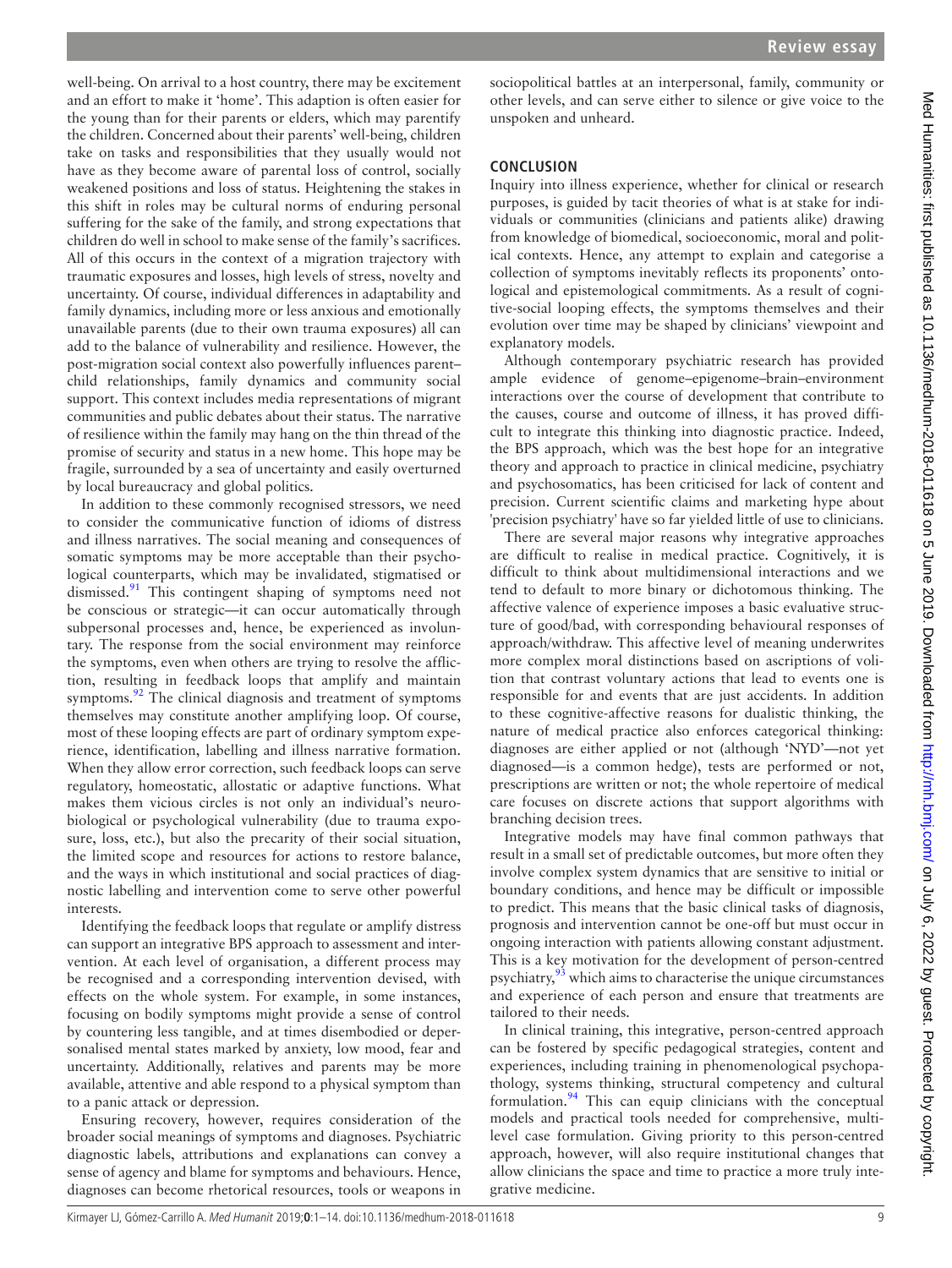The multilevel, ecosocial view we have advanced here suggests why achieving true precision in healthcare will require attention to patients' lived experience, illness narratives and sociocultural context. We need strategies to teach person-centred, integrative thinking to new generations of clinicians and ways to convey this perspective to the wider public so that patients themselves can be effective partners in their care. This is challenging both because our own cognitive apparatus favours binary categories and dualistic thinking and because the social world pushes back with moral dichotomies. Psychosomatic discourse is always inscribed within particular concepts of personhood and agency, which are maintained by circulating narratives, institutions and social niches. Cultural critique of psychosomatic explanation and clinical practice can document the concrete effects of dualistic forms of thought and practice. Engaging with other conceptual systems and forms of practice that coexist with biomedicine can allow us to find ways to conceive of bodies and minds otherwise than the dominant stories that do not capture patients' lived experience, the complex dynamics of illness, or the potential paths to adaptation, healing and recovery.

**Contributors** Both authors conceived the paper, reviewed the literature, wrote drafts and agreed on the final version.

**Funding** This study was funded by Government of Canada, Banting Postdoctoral Fellowship (201709BPF-393951-294377).

**Competing interests** None declared.

**Patient consent for publication** Not required.

**Provenance and peer review** Not commissioned; externally peer reviewed.

**Open access** This is an open access article distributed in accordance with the Creative Commons Attribution Non Commercial (CC BY-NC 4.0) license, which permits others to distribute, remix, adapt, build upon this work non-commercially, and license their derivative works on different terms, provided the original work is properly cited, appropriate credit is given, any changes made indicated, and the use is non-commercial. See: <http://creativecommons.org/licenses/by-nc/4.0/>.

#### **Notes**

- <span id="page-9-0"></span>1.[Anna Swir \(1996\),](#page-12-0) Talking to My Body (C. Milosz, Translator) (Port Townsend, WA: Copper Canyon Press), p. 62.
- <span id="page-9-1"></span>2.[Deutsch Felix \(1959\),](#page-11-27) On the Mysterious Leap from the Mind to the Body: A Workshop Study on the Theory of Conversion. (New York: International Universities Press).
- <span id="page-9-2"></span>3. See, for example, [Levenson J. L \(2018\)](#page-12-1) (Ed.). The American Psychiatric Association Publishing Textbook of Psychosomatic Medicine and Consultation-liaison Psychiatry. (Washington, DC: American Psychiatric Pub); [Thomas N. Wise \(2014\)](#page-13-0) Psychosomatics: past, present and future. Psychotherapy and Psychosomatics, 83(2), 65–69.
- <span id="page-9-3"></span>4.[Laurence J. Kirmayer \(1988\)](#page-12-2), "Mind and body as metaphors: hidden values in biomedicine." In Margaret Lock and Deborah Gordon (Eds.) Biomedicine examined. (New York: Springer) 57–93.
- <span id="page-9-4"></span>5. [Mara Buchbinder \(2015\),](#page-11-28) All in Your Head: Making Sense of Paediatric Pain. (Berkeley, CA: University of California Press).
- <span id="page-9-5"></span>6.[Marc J. Miresco and Laurence J. Kirmayer \(2006\)](#page-12-3). "The persistence of mind-brain dualism in psychiatric reasoning about clinical scenarios." American Journal of Psychiatry, 163(5): 913–918.
- <span id="page-9-6"></span>7. Kirmayer, "Mind and body as metaphors: hidden values in biomedicine"
- <span id="page-9-7"></span>8.[W. Ross Ashby \(1952\)](#page-11-29), Design for a Brain: The Origin of Adaptive Behaviour (London: Chapman Hall); [George A Miller et al. \(1960\)](#page-12-4), Plans and the structure of behaviour (New York, NY: Henry Holt and Co); [William T. Powers \(1973\)](#page-12-5), Behaviour: The Control of Perception. (Chicago: Aldine); [Norbert Wiener \(1961\)](#page-13-1), Cybernetics or Control and Communication in the Animal and the Machine. (Cambridge, MA: MIT Press); for a history and discussion of the close connections to psychiatry among early contributors to cybernetics see: [Andrew Pickering \(2010\),](#page-12-6) The Cybernetic Brain: Sketches of Another Future (Chicago: University of Chicago Press).
- <span id="page-9-8"></span>9. [Stephen H. Kellert \(1993\),](#page-12-7) In the Wake of Chaos: Unpredictable Order in Dynamical Systems (Chicago, IL: University of Chicago Press).
- <span id="page-9-9"></span>10.[George A. Miller et al. \(1960\),](#page-12-4) Plans and the structure of behaviour; [Norbert Wiener \(1961\),](#page-13-1) Cybernetics or Control and Communication in the Animal and the Machine (Cambridge, MA: MIT Press); [Alicia Juarrero \(1999\)](#page-12-8), Dynamics in Action (Cambridge, MA: MIT Press).
- <span id="page-9-10"></span>11. The causal efficacy of narrative arises from its role in cognition and its social functions in self-presentation, navigating the social world, and influencing others. See: [Daniel D. Hutto \(2012\)](#page-12-9), Folk Psychological Narratives: The Sociocultural Basis of Understanding Reasons (Cambridge, MA: MIT Press); [Peter Goldie \(2012\)](#page-11-30), The Mess Inside: Narrative, Emotion, and the Mind (Oxford: Oxford University Press).
- <span id="page-9-11"></span>12. [Ian Hacking \(1999\),](#page-11-31) The Social Construction of What? (Cambridge, MA: Harvard University Press); [Ian Hacking and Historical Ontology \(2004\)](#page-11-32), Historical Ontology (Cambridge, MA: Harvard University Press).
- <span id="page-9-12"></span>13.[Laurence J. Kirmayer and Norman Sartorius \(2007\),](#page-12-10) "Cultural models and somatic syndromes." Psychosomatic Medicine, 69(9): 832–840; [Jaakko Kuorikoski and Samuli Pöyhönen \(2012\)](#page-12-11), "Looping kinds and social mechanisms," Sociological Theory, 30(3):187–205; [Serife Tekin \(2014\)](#page-13-2), "The missing self in Hacking's looping effects," in Classifying Psychopathology: Mental Kinds and Natural Kinds, ed. Harold Kincaid and Jacquelin A. Sullivan (Cambridge, MA: MIT Press), 227–256.
- <span id="page-9-13"></span>14. Hacking, Historical Ontology.
- <span id="page-9-14"></span>15.[David J. Chalmers \(1995\),](#page-11-33) "Facing up to the problem of consciousness," Journal of Consciousness Studies, 2 (3): 200–219; [Jonathan Shear, Jonathan et al., 1999,](#page-12-12) (Ed.). Explaining Consciousness: The Hard Problem (Cambridge, MA: MIT Press).
- <span id="page-9-15"></span>16. For consciousness and narration, see: [Daniel C. Dennett \(2017\)](#page-11-34), Consciousness Explained (Boston: Little, Brown); for consciousness and links to specific brain circuitry that enable arousal, activation, attention, and awareness, see: [Christof Koch \(2004\)](#page-12-13), The Quest for Consciousness: A Neurobiological Approach (Englewood, CO: Roberts and Company); for consciousness as the overall capacity for multimodal information integration in the brain, see: [Gerald Edelman and Giulio Tononi \(2008\)](#page-11-35), A Universe of Consciousness: How Matter Becomes Imagination (New York: Basic Books); for consciousness as intrinsic to sensory-perceptual engagements, see: [Nicholas Humphrey \(2006\),](#page-12-14) Seeing Red: A Study in Consciousness (Cambridge, MA: Harvard University Press).
- <span id="page-9-16"></span>17.[D. H. Rakison and D. Poulin-Dubois \(2001\),](#page-12-15) "Developmental origin of the animate– inanimate distinction," Psychological Bulletin 127, no. 2: 209.
- <span id="page-9-17"></span>18. [Todd D. Little et al. \(2006\)](#page-12-16), "The agentic self: On the nature and origins of personal agency across the lifespan," in Handbook of Personality Development, ed. Daniel K. Mroczek and Todd D. Little (New York: Psychology Press), 61–79.
- <span id="page-9-18"></span>19. Kirmayer, "Mind and body as metaphors: hidden values in biomedicine."
- <span id="page-9-19"></span>20.[Michael Lambek \(1998\)](#page-12-17), "Body and mind in mind, body and mind in body: Some anthropological interventions in a long conversation," in Bodies and persons: Comparative perspectives from Africa and Melanesia, ed. Michael Lambek and Andrew Strathern (New York: Cambridge University Press), 103–123.
- <span id="page-9-20"></span>21.[Lonzozou Kpanake \(2018\),](#page-12-18) "Cultural concepts of the person and mental health in Africa," Transcultural Psychiatry 55, no. 2: 198–218.
- <span id="page-9-21"></span>22. [Brigit Obrist and Silvia Büchi \(2008\)](#page-12-19). "Stress as an idiom for resilience: health and migration among sub-Saharan Africans in Switzerland." Anthropology & medicine 15, no. 3: 251–261.
- <span id="page-9-22"></span>23. [Kelly G. Shaver \(2012\),](#page-12-20) The attribution of blame: Causality, responsibility, and blameworthiness (New York: Springer).
- <span id="page-9-23"></span>24. [Chloe G. K Atkins \(2010\),](#page-11-36) My Imaginary Illness: A Journey into Uncertainty and Prejudice in Medical Diagnosis (Ithaca, NY: Cornell University Press).
- <span id="page-9-24"></span>25. [K. Looper and Laurence J. Kirmayer \(2004\).](#page-12-21) "Perceived stigma in functional somatic syndromes and comparable medical conditions." Journal of Psychosomatic Research 57, no. 4: 373–378.
- <span id="page-9-25"></span>26. [Georg Groddeck \(1965\)](#page-11-37), The Book of the It (Orig. pub. 1923, New York: Vintage).
- <span id="page-9-26"></span>27.[Laurence J. Kirmayer, 1999](#page-12-22), "Rhetorics of the body: medically unexplained symptoms in sociocultural perspective," in Somatoform Disorders: A Worldwide Perspective, ed. Yutaka Ono, Aleksandar Janca, Masahiro Asai, and Norman Sartorius (Tokyo: Springer), 271–286; [Sarah Nettleton \(2006\),](#page-12-23) "'I just want permission to be ill': towards a sociology of medically unexplained symptoms," Social science & medicine 62, no. 5: 1167–1178; [Anne van Gils et al, \(2016\),](#page-13-3) "Self-help for medically unexplained symptoms: a systematic review and meta-analysis," Psychosomatic medicine 78, no. 6: 728–739.
- <span id="page-9-27"></span>28.[G L Engel \(1977\),](#page-11-38) "The need for a new medical model: a challenge for biomedicine," Science 196, no. 4286: 129–136; [George L. Engel \(1978\)](#page-11-39), "The biopsychosocial model and the education of health professionals," Annals of the New York Academy of Sciences 310, no. 1: 169–181.
- <span id="page-9-28"></span>29.[Michael Saraga, Abraham Fuks, and J. Donald Boudreau \(2014\)](#page-12-24). "George Engel's epistemology of clinical practice," Perspectives in biology and medicine 57, no. 4: 482–494.
- <span id="page-9-29"></span>30.[Wendell S. Muncie \(1959\),](#page-12-25) "The psychobiological approach," in American Handbook of Psychiatry, ed. Silvano Arieti (New York, NY: Basic Books), 1317–1332.
- <span id="page-9-30"></span>31.[Ludwig Von Bertalanffy \(1968\),](#page-13-4) General Systems Theory, (New York: Braziller).
- <span id="page-9-31"></span>32. Engel, "The need for a new medical model: a challenge for biomedicine";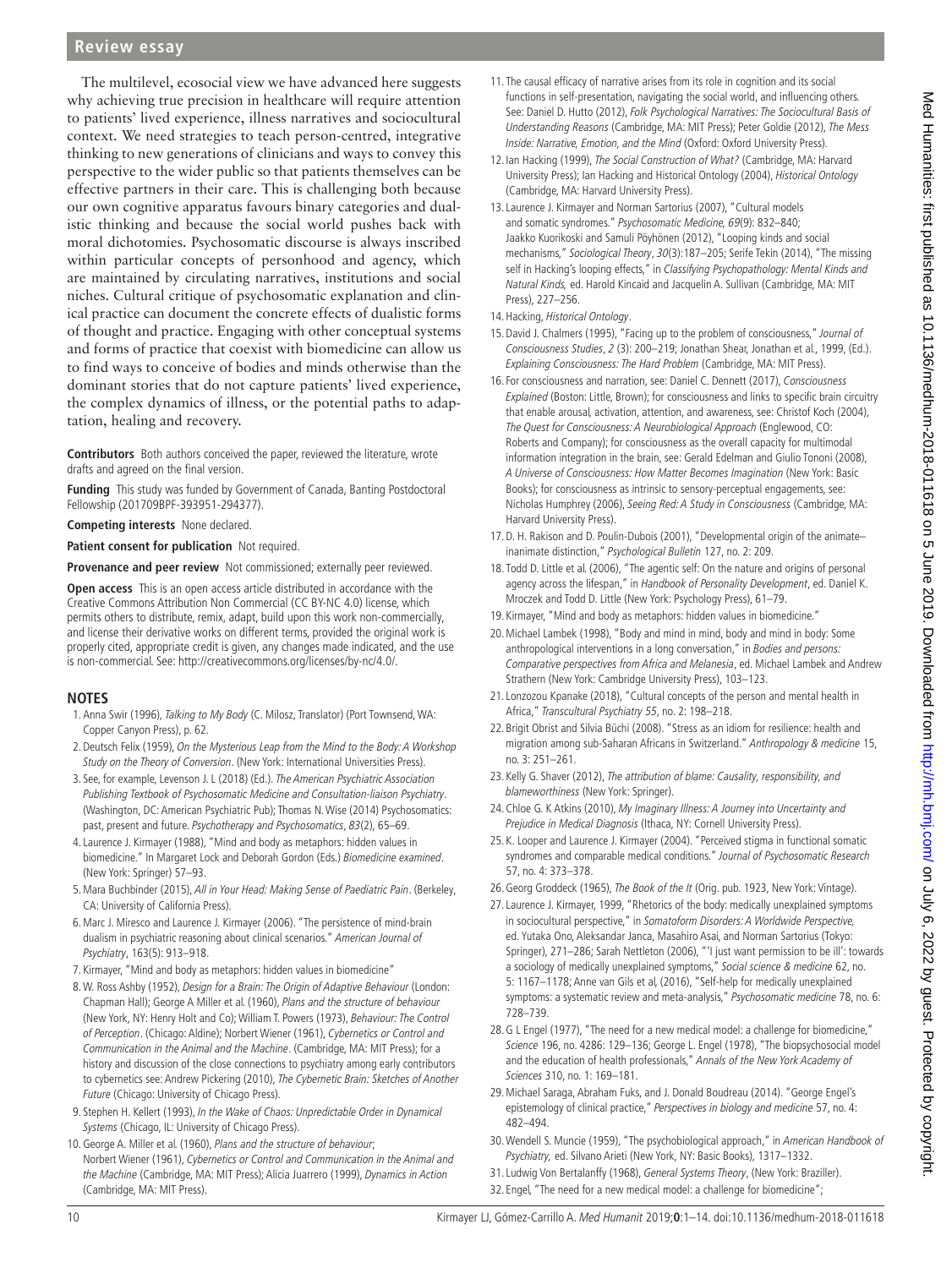[George L. Engel \(1997\)](#page-11-40); Kirmayer, "Mind and body as metaphors: hidden values in biomedicine.

- <span id="page-10-0"></span>33. [R. Frankel et al. \(2003\)](#page-11-41). "The Biopsychosocial Approach: Past, Present, Future," The Permanente Journal 8, no. 3 (2004): 75. [George L. Engel \(1980\)](#page-11-42)
- <span id="page-10-1"></span>34. [S. Nassir Ghaemi \(2010\),](#page-11-43) The Rise and Fall of the Biopsychosocial Model: Reconciling Art and Science in Psychiatry (Baltimore, MD: Johns Hopkins University Press).
- <span id="page-10-2"></span>35. For a portrait of the central role of psychodynamics in U.S. psychiatric training up to the 1970s, see: Donald Light, Becoming Psychiatrists: The Professional Transformation of Self (New York: W.W. Norton, 1980); for an account of the dethronement of psychoanalysis by biological psychiatry from the 1980s onward, see: [Tanya M. Luhrmann \(2000\)](#page-12-26), Of Two Minds: The Growing Disorder in American Psychiatry (New York: A.A. Knopf)
- <span id="page-10-3"></span>36.[John Read et al. \(2009\)](#page-12-27), "Time to abandon the bio-bio-bio model of psychosis: exploring the epigenetic and psychological mechanisms by which adverse life events lead to psychotic symptoms," Epidemiology and Psychiatric Sciences 18, no. 4: 299–310.
- <span id="page-10-4"></span>37. [Thomas R. Insel, 2014,](#page-12-28) "The NIMH research domain criteria (RDoC) project: precision medicine for psychiatry," American Journal of Psychiatry 171, no. 4: 395–397.
- <span id="page-10-5"></span>38. For critiques of RDoC, see: [Laurence J. Kirmayer and Daina Crafa \(2014\)](#page-12-29). "What kind of science for psychiatry?" Frontiers in Human Neuroscience, 8: 435; [Joel Paris and Laurence J. Kirmayer \(2016\)](#page-12-30), "The National Institute of Mental Health Research Domain Criteria: A bridge too far." The Journal of Nervous and Mental Disease 204, no. 1: 26–32.
- <span id="page-10-6"></span>39.[Nancy C. Andreasen \(2007\)](#page-11-44), "DSM and the death of phenomenology in America: an example of unintended consequences," Schizophrenia Bulletin, 33 no. 1 (2006): 108–112.
- <span id="page-10-7"></span>40.[Giovanni Stanghellini and Thomas Fuchs \(2013\)](#page-12-31), eds. One century of Karl Jaspers' general psychopathology (Oxford University Press).
- <span id="page-10-8"></span>41.[Laurence J. Kirmayer \(2015\)](#page-12-32), "Re-visioning psychiatry: toward an ecology of mind in health and illness," in Re-visioning psychiatry: Cultural phenomenology, critical neuroscience, and global mental health, eds. Laurence J. Kirmayer, Robert Lemelson, and Constance A. Cummings (Cambridge University Press), 622–660.
- <span id="page-10-9"></span>42.[Laurence J. Kirmayer and Maxwell J. D. Ramstead \(2017\).](#page-12-33) "Embodiment and Enactment in Cultural Psychiatry," in Embodiment, Enaction, and Culture: Investigating the Constitution of the Shared World, eds. Christoph Durt, Christian Tewes, Thomas Fuchs (Cambridge, MA: MIT Press), 397–422.
- <span id="page-10-10"></span>43.[Andy Clark \(2008\),](#page-11-45) Supersizing the mind: Embodiment, action, and cognitive extension (OUP USA); [Shaun Gallagher \(2006\)](#page-11-46), How the Body Shapes the Mind (Oxford: Clarendon Press); [Raymond W. Gibbs Jr \(2005\)](#page-11-47), Embodiment and Cognitive Science (New York: Cambridge University Press).
- <span id="page-10-11"></span>44.[Laurence J. Kirmayer, 1992](#page-12-34), "The body's insistence on meaning: metaphor as presentation and representation in illness experience," Medical anthropology quarterly 6, no. 4: 323–346.
- <span id="page-10-12"></span>45.[Maxwell J. D. Ramstead, Samuel P. L. Veissière, and Laurence J. Kirmayer \(2016\)](#page-12-35), "Cultural affordances: scaffolding local worlds through shared intentionality and regimes of attention," Frontiers in Psychology 7: 1090.
- <span id="page-10-13"></span>46.[Alicia Juarrero \(1999\),](#page-12-8) Dynamics in action; [Mog Stapleton and T. Froese \(2016\)](#page-12-36), "The enactive philosophy of embodiment: From biological foundations of agency to the phenomenology of subjectivity," in Biology and subjectivity: Philosophical Contributions to Non-reductive Neuroscience, eds. Miguel García-Valdecasas, José I. Murillo, and Nathaniel F. Barrett (New York: Springer), 113–129.
- <span id="page-10-14"></span>47. [Bernhard Hommel, 2015,](#page-12-37) "Action control and the sense of agency," in The Sense of Agency, eds. Patrick Haggard and Baruch Eitam (New York: Oxford University Press), 307–326.
- <span id="page-10-15"></span>48.[Caitlin M Fausey et al. \(2010\).](#page-11-48) "Constructing agency: the role of language." Frontiers in Psychology 1: 162; [Shaun Gallagher \(2012\),](#page-11-49) "Multiple aspects in the sense of agency," New ideas in Psychology 30, no. 1: 15–31.
- <span id="page-10-16"></span>49.Compare, for example, the following scenarios in which you turn on a light switch because: i) You accidentally fell against the switch (a mechanical response of one's body as an inert object); ii) You were pushed by someone else against the switch (a mechanical response to the actions of another); iii) You always do this when entering the room (habitually, automatically); iv) You felt anxious or uneasy in the dark and more comfortable when the lights are on (as a more or less reflective response to an emotion); v) The room was dark and you wanted to read (as an unreflective, automatic part of a larger plan); vi) You decided to turn it on ("intentionally"); vii) It is customary to turn it on at that time of day (as an internalised social norm); or, viii) You were told, asked, or ordered to by someone else to turn it on (in response to various forms of social influence or pressure); Each of these scenarios implies a different sort of agency that depends on our understanding and attributions of the origins of action (its cause) and its subsequent control. For a discussion of multiple kinds of control as seen in dissociative phenomena (which may account for conversion symptoms) see: [Ernest R. Hilgard \(1997\)](#page-11-50), Divided Consciousness: Multiple Controls in Human Thought

<span id="page-10-17"></span>and Action (New York: John Wiley & Sons).

- 50. [Tine Jaspers et al. \(2009\).](#page-12-38) "Pervasive refusal syndrome as part of the refusal– withdrawal–regression spectrum: critical review of the literature illustrated by a case report," European Child & Adolescent Psychiatry 18, no. 11: 645; [Göran Bodegård \(2014\),](#page-11-51) "Comment on the paper "Pervasive Refusal Syndrome (PRS) 21 years on—a reconceptualization and renaming" by Ken Nunn, Bryan Lask and Isabel Owen," European Child and Adolescent Psychiatry, 23, no. 3: 179–181; [Karl Sallin et al. \(2016\).](#page-12-39) "Resignation syndrome: catatonia? Culture-bound?," Frontiers in Behavioural Neuroscience 10: 7.
- <span id="page-10-18"></span>51. [M Hessle and N. Ahmadi \(2006\),](#page-11-52) Asylsökande Barnmed Uppgivenhetssymtom-Trauma, Kultur, Asylprocess. SOU 2006:49. Statens Offentliga Utredningar; [P. A. Rydelius \(2006\)](#page-12-40). Rapport om de.k.Apatiska Barnen. Research Report, No. 25.ISSN1403-607X. Stockholm, Karolinska Institutet.
- <span id="page-10-19"></span>52. Barn Med Uppgivenhetssyndrom Envägledning för Personal inom Socialtjänstoch Hälso-och Sjukvård (Stockholm: Socialstyrelsen, 2013); WHO, The ICD-10 classification of mental and behavioural disorders: clinical descriptions and diagnostic guidelines, (Geneva: World Health Organization, 1992).
- <span id="page-10-20"></span>53. For 'lethal mothering' or trauma reenactment see: [Göran Bodegård \(2005\),](#page-11-53) "Lifethreatening loss of function in refugee children: another expression of pervasive refusal syndrome?" Clinical Child Psychology and Psychiatry, 10, no. 3: 337–350; for the notion of 'resistance through regression' seen as part of a refusal-withdrawalregression spectrum see: [Tine Jaspers et al. \(2009\)](#page-12-38). "Pervasive refusal syndrome as part of the refusal–withdrawal–regression spectrum: critical review of the literature illustrated by a case report," European Child & Adolescent Psychiatry 18, no. 11: 645. [D M Dhossche et al. \(2012\),](#page-11-54) [Susan Lynne Thompson and Kenneth Patrick Nunn \(1997\);](#page-13-5) For Trauma and Environment see: [Hans Peter Söndergaard et al. \(2012\)](#page-12-41)
- <span id="page-10-21"></span>54.[Göran Bodegård \(2005\),](#page-11-55) "Pervasive loss of function in asylum-seeking children in Sweden." Acta Paediatrica, 94, no. 12, (2005): 1706–1707; [Göran Bodegård \(2005\),](#page-11-53) "Life-threatening loss of function in refugee children: another expression of pervasive refusal syndrome?";[Liv Lyngå Von Folsach and Edith Montgomery \(2006\),](#page-13-6) "Pervasive refusal syndrome among asylum-seeking children," Clinical Child Psychology and Psychiatry 11, no. 3 (2006): 457–473.
- <span id="page-10-22"></span>55. Von Folsach and Montgomery, "Pervasive refusal syndrome among asylum-seeking children."
- <span id="page-10-23"></span>56.[M Hessle and N. Ahmadi \(2006\),](#page-11-52) Asylsökande Barnmed Uppgivenhetssymtom– Trauma, Kultur, Asylprocess; [Karl Sallin et al. \(2016\).](#page-12-39) "Resignation syndrome: catatonia? Culture-bound?."
- <span id="page-10-24"></span>57. [Ian Hacking \(2010\),](#page-11-56) "Pathological withdrawal of refugee children seeking asylum in Sweden," Studies in History and Philosophy of Science Part C: Studies in History and Philosophy of Biological and Biomedical Sciences 41, no. 4: 309–317.
- <span id="page-10-25"></span>58. Sallin et al., "Resignation syndrome: catatonia? Culture-bound?."
- <span id="page-10-26"></span>59.[Göran Bodegård \(2005b\),](#page-11-53) "Life-threatening loss of function in refugee children: another expression of pervasive refusal syndrome?"; [Tine Jaspers et al. \(2009\).](#page-12-38) "Pervasive refusal syndrome as part of the refusal–withdrawal–regression spectrum."
- <span id="page-10-27"></span>60. [B Aronsson et al. \(2009\)](#page-11-57). "Asylum-seeking children with severe loss of activities of daily living: clinical signs and course during rehabilitation," Acta Paediatrica 98, no. 12: 1977–1981.
- <span id="page-10-28"></span>61. Sallin et al., "Resignation syndrome: catatonia? Culture-bound?."
- <span id="page-10-29"></span>62. For a discussion of clinical epistemology in psychosomatic diagnosis see: [Laurence J. Kirmayer \(1994\)](#page-12-42), "Improvisation and authority in illness meaning," Culture, Medicine and Psychiatry 18, no. 2: 183–214.
- <span id="page-10-30"></span>63.[Laurence J. Kirmayer and Norman Sartorius \(2007\),](#page-12-10) "Cultural models and somatic syndromes; [Jaakko Kuorikoski and Samuli Pöyhönen \(2012\),](#page-12-11) "Looping kinds and social mechanisms"; [Serife Tekin \(2014\),](#page-13-2) "The missing self in Hacking's looping effects."
- <span id="page-10-31"></span>64. [Edward Shorter \(1994\),](#page-12-43) From the Mind into the Body: The Cultural Origins of Psychosomatic Symptoms (New York: The Free Press.)
- <span id="page-10-32"></span>65.Looper and Kirmayer, "Perceived stigma in functional somatic syndromes and comparable medical conditions"; [Stephen T. Holgate et al, \(2011\)](#page-12-44), "Chronic fatigue syndrome: understanding a complex illness," Nature Reviews Neuroscience 12, no. 9: 539; [Catherine Lord and Rebecca M. Jones \(2012\)](#page-12-45), "Annual Research Review: Rethinking the classification of autism spectrum disorders," Journal of Child Psychology and Psychiatry 53, no. 5: 490–509; [Francisco Ortega \(2009\),](#page-12-46) "The cerebral subject and the challenge of neurodiversity," BioSocieties, 4 no. 4: 425–445.
- <span id="page-10-33"></span>66. [B. Lask et al. \(1991\)](#page-12-47). "Children with pervasive refusal," Archives of Disease in Childhood 66, no. 7: 866–869; Bodegård, "Comment on the paper "Pervasive Refusal Syndrome (PRS) 21 years on—a reconceptualization and renaming" by Ken Nunn, Bryan Lask and Isabel Owen"; for further details see: [Liv Lyngå Von Folsach and Edith Montgomery \(2006\),](#page-13-6) "Pervasive refusal syndrome among asylum-seeking children."
- <span id="page-10-34"></span>67. [Kenneth P. Nunn et al. \(2014\)](#page-12-48), "Pervasive refusal syndrome (PRS) 21 years on: a reconceptualisation and a renaming," European Child & Adolescent Psychiatry 23, no. 3: 163–172.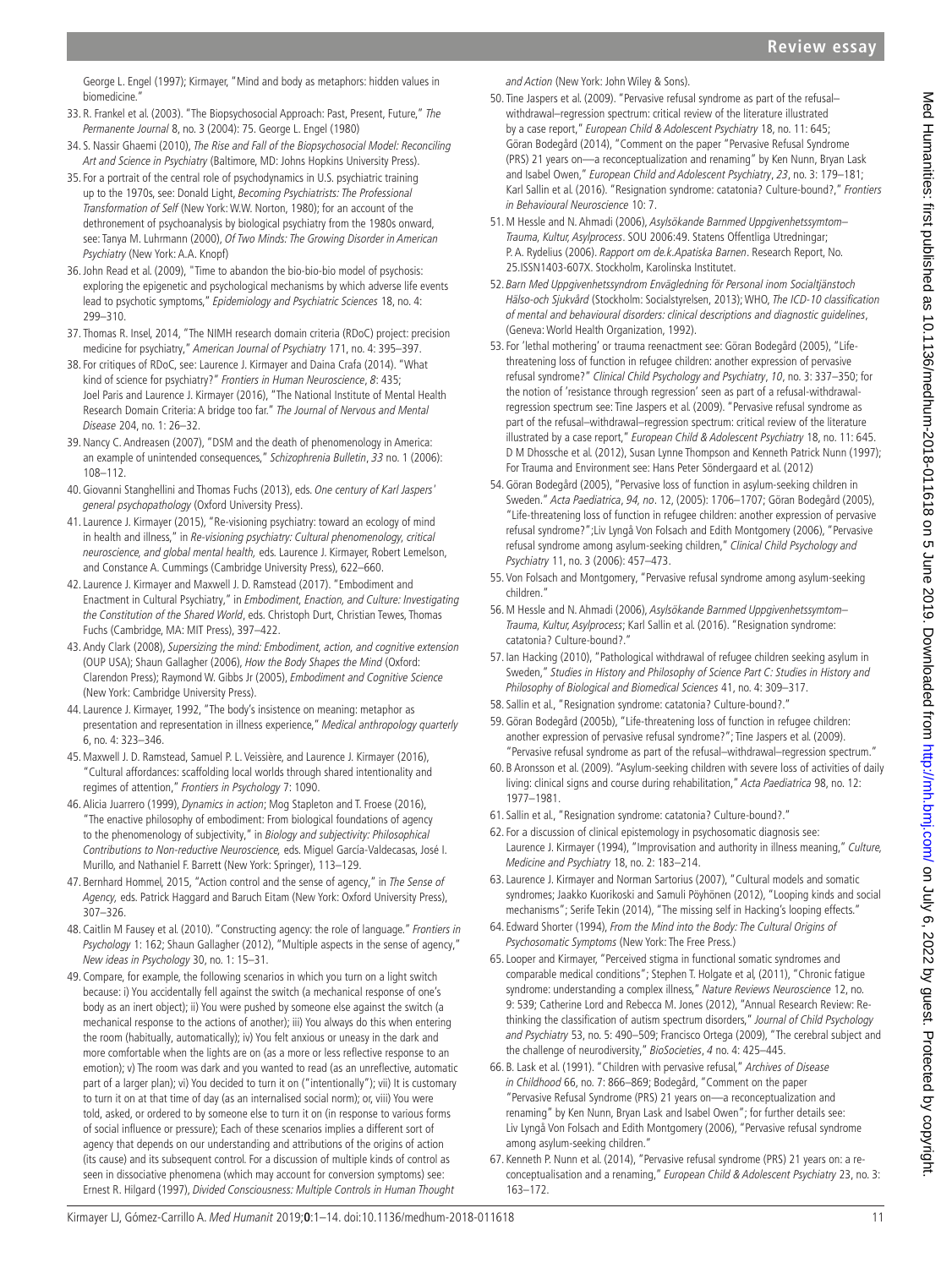# **Review essay**

- <span id="page-11-0"></span>68. Bodegård, "Pervasive loss of function in asylum-seeking children in Sweden."
- <span id="page-11-1"></span>69.[M Hessle and N. Ahmadi \(2006\),](#page-11-52) Asylsökande Barnmed Uppgivenhetssymtom– Trauma, Kultur, Asylprocess; Hacking, "Pathological withdrawal of refugee children seeking asylum in Sweden," 312.
- <span id="page-11-2"></span>70.Hacking, "Pathological withdrawal of refugee children seeking asylum in Sweden,' 310.
- <span id="page-11-3"></span>71.[Joel E. Dimsdale et al. \(2013\).](#page-11-58) "Somatic symptom disorder: an important change in DSM." Journal of Psychosomatic Research 75, no. 3: 223–228; [Oye Gureje \(2015\)](#page-11-59), "Classification of somatic syndromes in ICD-11." Current opinion in psychiatry 28, no. 5: 345–349.
- <span id="page-11-4"></span>72.[Göran Bodegård \(2014\),](#page-11-51) "Comment on the paper "Pervasive Refusal Syndrome (PRS) 21 years on—a reconceptualization and renaming," 179–181.
- <span id="page-11-5"></span>73.[Daniel D. Hutto \(2012\),](#page-12-9) Folk Psychological Narratives: The Sociocultural Basis of Understanding Reasons (Cambridge, MA: MIT Press).
- <span id="page-11-6"></span>74. Kirmayer, "Resistance, reactance, and reluctance to change: A cognitive attributional approach to strategic interventions," Journal of Cognitive Psychotherapy 4, no. 2: 83–104.
- <span id="page-11-7"></span>75.[Laurence J Kirmayer \(2015\)](#page-12-32), "Re-visioning psychiatry: Toward an ecology of mind in health and illness."; [Lucy Yardley \(1996\)](#page-13-7), "Reconciling discursive and materialist perspectives on health and illness: A reconstruction of the biopsychosocial approach," Theory & Psychology 6, no. 3: 485-508.
- <span id="page-11-8"></span>76.[Laurence J Kirmayer and Ian Gold \(2012\)](#page-12-49), "Critical neuroscience and the limits of reductionism," in Critical Neuroscience: A Handbook of the Social and Cultural Contexts of Neuroscience, eds. Suparna Choudhury and Jan Slaby (Blackwell) 307– 330; Kirmayer and Ramstead, "Embodiment and Enactment in Cultural Psychiatry," 397–422.
- <span id="page-11-9"></span>77. See for example [Karl Sallin et al. \(2016\)](#page-12-39). "Resignation syndrome: catatonia? Culturebound?."; [Anil K. Seth \(2013\)](#page-12-50), "Interoceptive inference, emotion, and the embodied self," Trends in cognitive sciences 17, no. 11: 565–573.
- <span id="page-11-10"></span>78. Kirmayer and Sartorius, "Cultural models and somatic syndromes," 832–840.
- <span id="page-11-11"></span>79. [Ian Hacking \(2010\)](#page-11-56), "Pathological withdrawal of refugee children seeking asylum in Sweden," 309–317[.Ian Hacking \(1998\)](#page-11-60)
- <span id="page-11-12"></span>80. Shorter, From the Mind into the Body: The Cultural Origins of Psychosomatic Symptoms.
- <span id="page-11-13"></span>81. Kirmayer, "Re-visioning psychiatry: Toward an ecology of mind in health and illness."
- <span id="page-11-14"></span>82. [Karl Friston \(2014\),](#page-11-61) "Active inference and agency," Cognitive Neuroscience 5, no. 2: 119–121. doi:10.1080/17588928.2014.905517; [Andy Clark \(2015\)](#page-11-62), Surfing Uncertainty: Prediction, Action, and the Embodied Mind.
- <span id="page-11-15"></span>83. [Karl Friston \(2005\),](#page-11-63) "A theory of cortical responses," Philosophical Transactions of the Royal Society of Lond on B Biological Sciences I. 360: 815 836. doi:10.1098/ rstb.2005.1622; Chris Frith, Making Up the Mind: How the Brain Creates Our Mental World (Oxford: Blackwell). [Chris Frith \(2007\)](#page-11-64)
- <span id="page-11-16"></span>84. [Karl Friston \(2012\),](#page-11-65) "Prediction, perception and agency," International Journal of Psychophysiology 83, no. 2: 248–252.
- <span id="page-11-17"></span>85. [Frederike H. Petzschner et al. \(2017\)](#page-12-51)., "Computational psychosomatics and computational psychiatry: Toward a joint framework for differential diagnosis." Biological Psychiatry 82, no. 6: 421–430.
- <span id="page-11-18"></span>86. Sallin et al., "Resignation syndrome: catatonia? Culture-bound?."
- <span id="page-11-19"></span>87. Ibid, p13.
- <span id="page-11-20"></span>88. [Manos Tsakiris and De Preester Helena \(2018\),](#page-13-8) The Interoceptive Mind: From Homeostasis to Awareness (New York: Oxford University Press).
- <span id="page-11-21"></span>89.[Maxwell J. D. Ramstead, Samuel P. L. Veissière, and Laurence J. Kirmayer \(2016\)](#page-12-35), "Cultural affordances: scaffolding local worlds through shared intentionality and regimes of attention," Frontiers in Psychology, 7: 1090.
- <span id="page-11-22"></span>90. Kirmayer, "Re-visioning psychiatry: Toward an ecology of mind in health and illness"
- <span id="page-11-23"></span>91.[Laurence J. Kirmayer et al. \(1998\)](#page-12-52), "Somatization and psychologization: Understanding cultural idioms of distress," in Clinical Methods in Transcultural Psychiatry, ed. Samuel Okpaku (Washington, DC: American Psychiatric Publishing), 233–265.
- <span id="page-11-24"></span>92. Kirmayer and Sartorius, "Cultural models and somatic syndromes."
- <span id="page-11-25"></span>93. [Juan E. Mezzich et al. \(2016\).](#page-12-53) Person Centred Psychiatry (New York: Springer).
- <span id="page-11-26"></span>94. Ibid; [Jonathan M. Metzl and Helena Hansen \(2014\)](#page-12-54). "Structural competency: Theorising a new medical engagement with stigma and inequality." Social Science & Medicine 103: 126–133; [Roberto Lewis-Fernández et al. \(2015\)](#page-12-55) (eds.) DSM-5 Handbook on the Cultural Formulation Interview. American Psychiatric Pub; [Laurence J. Kirmayer \(2015\)](#page-12-32), Re-visioning psychiatry. [Laurence J. Kirmayer and Ana Gómez-Carrillo \(2019\)](#page-12-56)

## **Bibliography**

- <span id="page-11-44"></span>Andreasen, Nancy C. "DSM and the death of phenomenology in America: an example of unintended consequences." [Schizophrenia Bulletin](http://dx.doi.org/10.1093/schbul/sbl054) 33, no. 1 (2007): 108-12.
- <span id="page-11-57"></span>Aronsson, B, C. Wiberg, P. Sandstedt, A. Hjern, and Anders Hjern. "Asylum-seeking children with severe loss of activities of daily living: clinical signs and course during rehabilitation." [Acta Paediatrica](http://dx.doi.org/10.1111/j.1651-2227.2009.01499.x) 98, no. 12 (2009): 1977–81.
- <span id="page-11-29"></span>Ashby, W. Ross. Design for a Brain: The Origin of Adaptive Behaviour. London: Chapman Hall, 1952.
- <span id="page-11-36"></span>Atkins, Chloe G. K. My Imaginary Illness: A Journey into Uncertainty and Prejudice in Medical Diagnosis. Ithaca, NY: Cornell University Press, 2010.
- <span id="page-11-55"></span>Bodegård, Göran. "Pervasive loss of function in asylum-seeking children in Sweden." [Acta](http://dx.doi.org/10.1080/08035250510036778)  [Paediatrica](http://dx.doi.org/10.1080/08035250510036778) 94, no. 12 (2005a): 1706–7.
- <span id="page-11-53"></span>. "Life-threatening loss of function in refugee children: another expression of pervasive refusal syndrome?" [Clinical Child Psychology and Psychiatry](http://dx.doi.org/10.1177/1359104505053753) 10, no. 3 (2005b): 337–50.
- <span id="page-11-51"></span>"Comment on the paper "Pervasive Refusal Syndrome (PRS) 21 years on-a reconceptualization and renaming" by Ken Nunn, Bryan Lask and Isabel Owen." [European Child & Adolescent Psychiatry](http://dx.doi.org/10.1007/s00787-013-0435-5) 23, no. 3 (2014): 179–81.
- <span id="page-11-28"></span>Buchbinder, Mara. All in Your Head: Making Sense of Pediatric Pain. Berkeley, CA: University of California Press, 2015.
- <span id="page-11-33"></span>Chalmers, David J. "Facing up to the problem of consciousness." Journal of Consciousness Studies 2, no. 3 (1995): 200–19.
- <span id="page-11-45"></span>Clark, Andy. Supersizing the Mind: Embodiment, Action, and Cognitive extension. New York: Oxford University Press, 2008.
- <span id="page-11-62"></span>-. Surfing Uncertainty: Prediction, Action, and the Embodied Mind. New York: Oxford University Press, 2015.
- <span id="page-11-34"></span>Dennett, Daniel C. Consciousness Explained. Boston: Little, Brown, 2017.
- <span id="page-11-54"></span>Dhossche, D. M, C. A. RossL. Stoppelbein. "The role of deprivation, abuse, and trauma in pediatric catatonia without a clear medical cause." [Acta Psychiatrica Scandinavica](http://dx.doi.org/10.1111/j.1600-0447.2011.01779.x) 125, no. 1 (2012): 25–32.
- <span id="page-11-58"></span>Dimsdale, Joel E, Francis Creed, Javier Escobar, Michael Sharpe, Lawson Wulsin, Arthur Barsky, Sing Lee, Michael R. Irwin, and James Levenson. "Somatic symptom disorder: an important change in DSM." [Journal of Psychosomatic Research](http://dx.doi.org/10.1016/j.jpsychores.2013.06.033) 75, no. 3 (2013): 223–8.
- <span id="page-11-35"></span>Edelman, Gerald, and Giulio Tononi. A Universe of Consciousness: How Matter Becomes Imagination. New York: Basic Books, 2008.
- <span id="page-11-38"></span>Engel, G. L. "The need for a new medical model: a challenge for biomedicine." [Science](http://dx.doi.org/10.1126/science.847460) 196, no. 4286 (1977): 129–36.
- <span id="page-11-39"></span>Engel, George L. "The biopsychosocial model and the education of health professionals." [Annals of the New York Academy of Sciences](http://dx.doi.org/10.1111/j.1749-6632.1978.tb22070.x) 310, no. 1 (1978): 169–81.
- <span id="page-11-42"></span>-. "The clinical application of the biopsychosocial model." American Journal [of Psychiatry](http://dx.doi.org/10.1176/ajp.137.5.535) 137, no. 5 (1980): 535–44.
- <span id="page-11-40"></span>. "From biomedical to biopsychosocial. being scientific in the human domain." [Psychosomatics](http://dx.doi.org/10.1016/S0033-3182(97)71396-3) 38, no. 6 (1997): 521–8.
- <span id="page-11-48"></span>Fausey, Caitlin M, Bria L. Long, Aya InamoriLera Boroditsky. "Constructing agency: the role of language." [Frontiers in Psychology](http://dx.doi.org/10.3389/fpsyg.2010.00162) 1 (2010): 162.
- <span id="page-11-27"></span>Felix, Deutsch. ed. On the Mysterious Leap from the Mind to the Body: A Workshop Study on the Theory of Conversion. New York: International Universities Press, 1959.
- <span id="page-11-41"></span>Frankel, R, T. E, Quill, and S. H, McDaniel. eds. The Biopsychosocial Approach: Past, Present, and Future. Rochester, New York: University Rochester Press, 2003.
- <span id="page-11-65"></span><span id="page-11-63"></span>Friston, Karl. "A theory of cortical responses." Philosophical Transactions of the Royal [Society B: Biological Sciences](http://dx.doi.org/10.1098/rstb.2005.1622) 360, no. 1456 (2005): 815–36.
	- "Prediction, perception and agency." International Journal of [Psychophysiology](http://dx.doi.org/10.1016/j.ijpsycho.2011.11.014) 83, no. 2 (2012): 248–52.

<span id="page-11-61"></span>"Active inference and agency." [Cognitive Neuroscience](http://dx.doi.org/10.1080/17588928.2014.905517) 5, no. 2 (2014): 119–21.

- <span id="page-11-64"></span>Frith, Chris. Making Up the Mind: How the Brain Creates Our Mental World. Blackwell: Oxford, 2007.
- <span id="page-11-49"></span><span id="page-11-46"></span>Gallagher, Shaun. How the Body Shapes the Mind. Clarendon Press: Oxford, 2006. "Multiple aspects in the sense of agency." [New Ideas in Psychology](http://dx.doi.org/10.1016/j.newideapsych.2010.03.003) 30, no. 1 (2012): 15–31.
- <span id="page-11-43"></span>Ghaemi, S. Nassir. The Rise and Fall of the Biopsychosocial Model: Reconciling Art and Science in Psychiatry. Baltimore, MD: Johns Hopkins University Press, 2010.
- <span id="page-11-47"></span>Gibbs Jr, Raymond W. Embodiment and Cognitive Science. New York: Cambridge University Press, 2005.
- <span id="page-11-30"></span>Goldie, Peter. The Mess Inside: Narrative, Emotion, and the Mind. Oxford: Oxford University Press, 2012.
- <span id="page-11-37"></span>Groddeck, Georg. The Book of the It. (Orig. pub. 1923). New York: Vintage, 1965.
- <span id="page-11-59"></span>Gureje, Oye. "Classification of somatic syndromes in ICD-11." Current Opinion in [Psychiatry](http://dx.doi.org/10.1097/YCO.0000000000000186) 28, no. 5 (2015): 345-9.
- <span id="page-11-60"></span>Hacking, Ian. Mad travelers: Reflections on the reality of transient mental illnesses. Charlottesville, VA: University of Virginia Press, 1998.

<span id="page-11-31"></span>-. The Social Construction of What? Cambridge, MA: Harvard University Press, 1999.

<span id="page-11-56"></span><span id="page-11-32"></span>-. Historical Ontology. Cambridge, MA: Harvard University Press, 2004. . "Pathological withdrawl of refugee children seeking Asylum in Sweden." [Studies in History and Philosophy of Science Part C: Studies in History and Philosophy](http://dx.doi.org/10.1016/j.shpsc.2010.10.001)  [of Biological and Biomedical Sciences](http://dx.doi.org/10.1016/j.shpsc.2010.10.001) 41, no. 4 (2010): 309–17.

<span id="page-11-52"></span>Hessle, MN. Ahmadi. Asylsökande Barnmed Uppgivenhetssymtom– Trauma, Kultur, Asylprocess. SOU 2006:49: Statens Offentliga Utredningar, 2006.

<span id="page-11-50"></span>Hilgard, Ernest R. Divided Consciousness: Multiple Controls in Human Thought and Action. New York: John Wiley & Sons, 1997.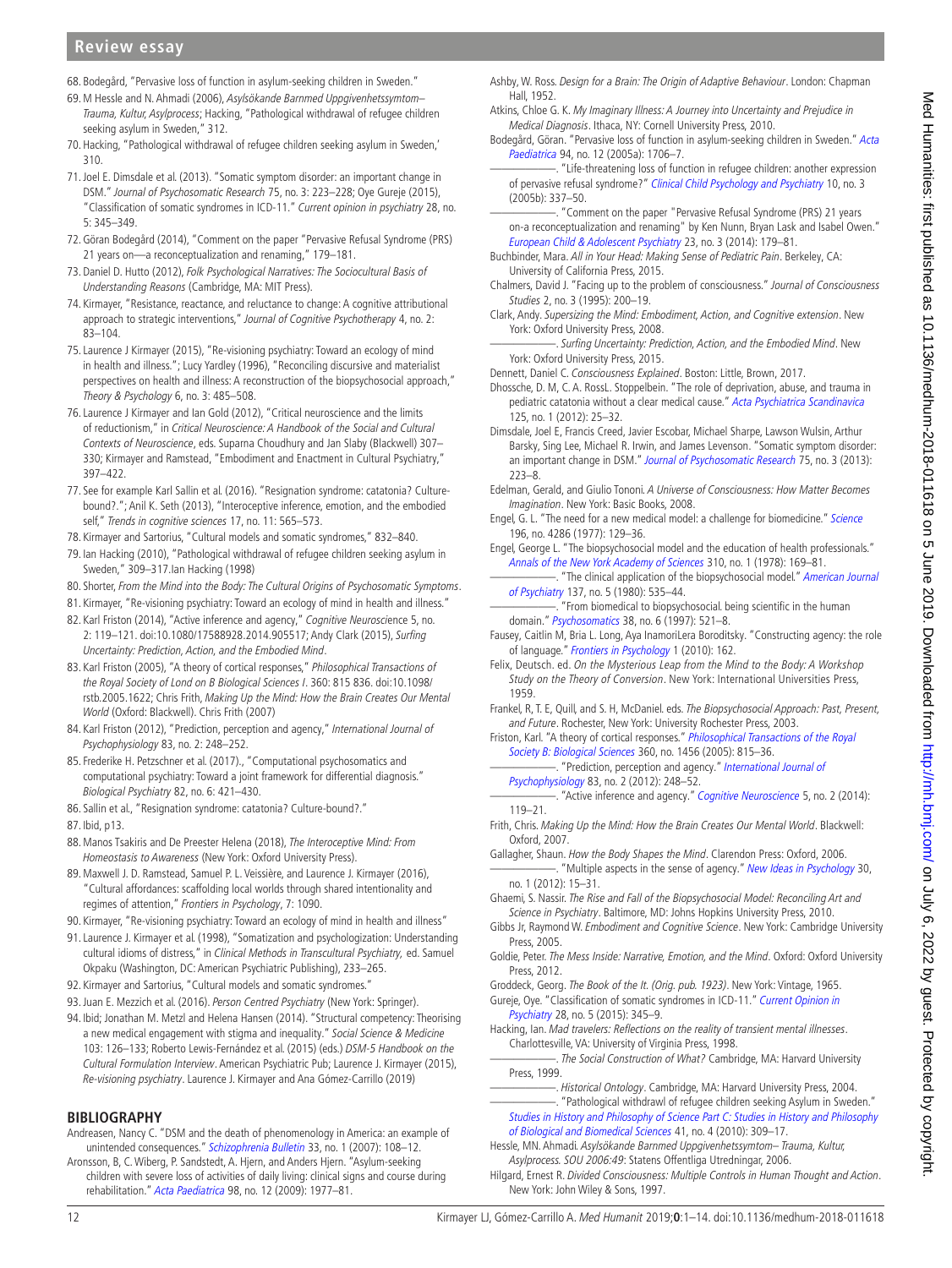# **Review essay**

- <span id="page-12-44"></span>Holgate, Stephen T, Anthony L Komaroff, Dennis Mangan, and Simon Wessely. "Chronic fatigue syndrome: understanding a complex illness." [Nature reviews. Neuroscience](http://dx.doi.org/10.1038/nrn3087) 12, no. 9 (2011): 539–44.
- <span id="page-12-37"></span>Hommel, Bernhard. "Action control and the sense of agency." In: The Sense of Agency, edited by P. Haggard, and B. Eitam, 307–26. New York: Oxford University Press, 2015.
- <span id="page-12-14"></span>Humphrey, Nicholas. Seeing Red: A Study in Consciousness. Cambridge, MA: Harvard University Press, 2006.
- <span id="page-12-9"></span>Hutto, Daniel D. Folk Psychological Narratives: The Sociocultural Basis of Understanding Reasons. Cambridge, MA: MIT Press, 2012.
- <span id="page-12-28"></span>Insel, Thomas R. "The NIMH research domain criteria (RDoC) project: precision medicine for psychiatry." [American Journal of Psychiatry](http://dx.doi.org/10.1176/appi.ajp.2014.14020138) 171, no. 4 (2014): 395–7.
- <span id="page-12-38"></span>Jaspers, Tine, G. M. J. Hanssen, Judith A. van der Valk, Johann H. Hanekom, Gijs Th J. van WellJan N. M. Schieveld. "Pervasive refusal syndrome as part of the refusalwithdrawal-regression spectrum: critical review of the literature illustrated by a case report." [European Child & Adolescent Psychiatry](http://dx.doi.org/10.1007/s00787-009-0027-6) 18, no. 11 (2009): 645-51.
- <span id="page-12-8"></span><span id="page-12-7"></span>Juarrero, Alicia. Dynamics in action. Cambridge, MA: MIT Press, 1999. Kellert, Stephen H. In the Wake of Chaos: Unpredictable Order in Dynamical Systems. Chicago, IL: University of Chicago Press, 1993.
- <span id="page-12-42"></span><span id="page-12-34"></span><span id="page-12-2"></span>Kirmayer, Laurence J. "The body's Insistence on meaning: metaphor as presentation and representation in illness experience." [Medical Anthropology Quarterly](http://dx.doi.org/10.1525/maq.1992.6.4.02a00020) 6, no. 4 (1992): 323–46.
	- "Improvisation and authority in illness meaning." Culture, Medicine and [Psychiatry](http://dx.doi.org/10.1007/BF01379449) 18, no. 2 (1994): 183–214.
		- . "Mind and body as metaphors: hidden values in biomedicine." In
	- Biomedicine Examined, edited byM. Lock, and D. Gordon, 57–93. New York: Springer, 1988. "Resistance, Reactance, and reluctance to change: a cognitive
	- Attributional approach to strategic interventions." [Journal of Cognitive Psychotherapy](http://dx.doi.org/10.1891/0889-8391.4.2.83) 4, no. 2 (1990): 83–104.
	- "Re-visioning psychiatry: Toward an ecology of mind in health and illness." In Re-visioning Psychiatry: Cultural Phenomenology, Critical Neuroscience and Global Mental Health, edited by L. J. Kirmayer, R. Lemelson, and C. Cummings. New York: Cambridge University Press, 2015.
	- -. "Rhetorics of the body: medically unexplained symptoms in sociocultural perspective." In Somatoform Disorders: A Worldwide Perspective, edited by Y. Ono, A. Janca, M. Asai, and N. Sartorius. Tokyo: Springer, 1999.
- <span id="page-12-32"></span><span id="page-12-29"></span><span id="page-12-22"></span>Kirmayer, Laurence J, and Daina Crafa. "What kind of science for psychiatry?" Frontiers in [Human Neuroscience](http://dx.doi.org/10.3389/fnhum.2014.00435) 8, no. e27407 (2014): 435.
- <span id="page-12-52"></span>Kirmayer, Laurence J, Trang H. T. Dao, and Andre Smith. "Somatization and psychologization: Understanding cultural idioms of distress." In Clinical Methods in Transcultural Psychiatry (pp. 233-265), edited by S. Okpaku. Washington, DC: American Psychiatric Publishing, 1998.
- <span id="page-12-49"></span>Kirmayer, Laurence J, and Ian Gold. "Critical neuroscience and the limits of reductionism." In Critical Neuroscience: A Handbook of the Social and Cultural Contexts of Neuroscience, (pp. 307-330), edited by S. Choudhury, and J. Slaby: Blackwell, 2012.
- <span id="page-12-56"></span>Kirmayer, Laurence J, and Ana Gómez-Carrillo. "Culturally responsive clinical psychology and psychiatry: An ecosocial approach." In Cultural Clinical Psychology and PTSD (pp. 3-21), edited by A. Maercker, E. Heim, and L. J. Kirmayer. Hogrefe Verlag, 2019.
- Kirmayer, Laurence J, Juan E. Mezzich, and C. W. Van Staden. "Health Experience and Values in Person-Centered Assessment and Diagnosis." In Person Centered Psychiatry, edited by J. E. Mezzich, M. Botbol, G. N. Christodoulou, C. R. Cloninger, and I. M. Salloum. New York: Springer, 2016.
- <span id="page-12-33"></span>Kirmayer, Laurence J, and Maxwell J. D. Ramstead. "Embodiment and Enactment in Cultural Psychiatry." In Embodiment, Enaction, and Culture: Investigating the Constitution of the Shared World, (pp. 397-422), edited by C. Durt, C. Tewes, and T. Fuchs. Cambridge, MA: MIT Press, 2017.
- <span id="page-12-10"></span>Kirmayer, Laurence J, and Norman Sartorius. "Cultural models and somatic syndromes." [Psychosomatic Medicine](http://dx.doi.org/10.1097/PSY.0b013e31815b002c) 69, no. 9 (2007): 832–40.
- <span id="page-12-13"></span>Koch, Christof. The Quest for Consciousness: A Neurobiological Approach. Englewood, CO: Roberts and Company, 2004.
- <span id="page-12-18"></span>Kpanake, Lonzozou. "Cultural concepts of the person and mental health in Africa." [Transcultural Psychiatry](http://dx.doi.org/10.1177/1363461517749435) 55, no. 2 (2018): 198–218.
- <span id="page-12-11"></span>Kuorikoski, Jaakko, and Samuli Pöyhönen. "Looping kinds and social mechanisms." [Sociological Theory](http://dx.doi.org/10.1177/0735275112457911) 30, no. 3 (2012): 187–205.
- <span id="page-12-17"></span>Lambek, Michael. "Body and mind in mind, body and mind in body: Some anthropological interventions in a long conversation." In Bodies and persons: Comparative perspectives from Africa and Melanesia, (pp, 103-123), edited by M. Lambek, and A. Strathern, 103–23. New York: Cambridge University Press, 1998.
- <span id="page-12-47"></span>Lask, B, C. Britten, L. Kroll, J. Magagna, and M. Tranter. "Children with pervasive refusal." [Archives of Disease in Childhood](http://dx.doi.org/10.1136/adc.66.7.866) 66, no. 7 (1991): 866–9.
- <span id="page-12-1"></span>Levenson, J. L. ed. The American Psychiatric Association Publishing Textbook of Psychosomatic Medicine and Consultation-liaison Psychiatry. Washington, DC: American Psychiatric Pub, 2018.
- <span id="page-12-55"></span>Lewis-Fernández, Roberto, Neil Krishan, Aggarwal, Ladson, Hinton, Devon E, Hinton, and Laurence J, Kirmayer et al. eds. DSM-5 Handbook on the Cultural Formulation Interview, edited by, American Psychiatric Pub and, 2015.
- <span id="page-12-16"></span>Little, Todd D., C. R Snyder, and M Wehmeyer. "The agentic self: On the nature and origins of personal agency across the lifespan." In: Handbook of Personality Development,

(pp. 61-79), edited by D. K, Mroczek, and T. D, Little. New York: Psychology Press, 2006.

- <span id="page-12-45"></span>Lord, Catherine, and Rebecca M Jones. "Annual research review: re-thinking the classification of autism spectrum disorders." [Journal of Child Psychology and](http://dx.doi.org/10.1111/j.1469-7610.2012.02547.x)  [Psychiatry](http://dx.doi.org/10.1111/j.1469-7610.2012.02547.x) 53, no. 5 (2012): 490–509.
- <span id="page-12-21"></span>Looper, KLaurence J. Kirmayer. "Perceived stigma in functional somatic syndromes and comparable medical conditions." [Journal of Psychosomatic Research](http://dx.doi.org/10.1016/S0022-3999(04)00447-7) 57, no. 4 (2004): 373–8.
- <span id="page-12-26"></span>Luhrmann, Tanya M. Of Two Minds: The Growing Disorder in American Psychiatry. New York: A.A. Knopf, 2000.
- <span id="page-12-54"></span>Metzl, Jonathan M, and Helena Hansen. "Structural competency: Theorizing a new medical engagement with stigma and inequality." [Social Science & Medicine](http://dx.doi.org/10.1016/j.socscimed.2013.06.032) 103 (2014): 126–33.
- <span id="page-12-53"></span>Mezzich, Juan E, Michel Botbol, G. N Christodoulou, C. Robert Cloninger, and I. M Salloum. Person Centered Psychiatry. New York: Springer, 2016.
- <span id="page-12-4"></span>Miller, George A., Eugene Galanter, and Karl H Pribram. Plans and the structure of behavior. New York, NY: Henry Holt and Co, 1960.
- <span id="page-12-3"></span>Miresco, Marc J, and Laurence J. Kirmayer. "The persistence of mind-brain dualism in psychiatric Reasoning about clinical scenarios." [American Journal of Psychiatry](http://dx.doi.org/10.1176/ajp.2006.163.5.913) 163, no. 5 (2006): 913–8.
- <span id="page-12-25"></span>Muncie, Wendell S. "The psychobiological approach." In American Handbook of Psychiatry (pp. 1317-1332), edited by S, Arieti. New York, NY: Basic Books, 1959.
- <span id="page-12-23"></span>Nettleton, Sarah. "I just want permission to be ill': Towards a sociology of medically unexplained symptoms." [Social Science & Medicine](http://dx.doi.org/10.1016/j.socscimed.2005.07.030) 62, no. 5 (2006): 1167-78.
- <span id="page-12-48"></span>Nunn, Kenneth P., Bryan Lask, and Isabel Owen. "Pervasive refusal syndrome (PRS) 21 years on: a re-conceptualisation and a renaming." European Child & Adolescent [Psychiatry](http://dx.doi.org/10.1007/s00787-013-0433-7) 23, no. 3 (2014): 163–72.
- <span id="page-12-19"></span>Obrist, Brigit, and Silvia Büchi. "Stress as an idiom for resilience: health and migration among sub-Saharan Africans in Switzerland." [Anthropology & Medicine](http://dx.doi.org/10.1080/13648470802357596) 15, no. 3 (2008): 251–61.
- <span id="page-12-46"></span>Ortega, Francisco. "The cerebral subject and the challenge of Neurodiversity." [BioSocieties](http://dx.doi.org/10.1017/S1745855209990287) 4, no. 4 (2009): 425–45.
- <span id="page-12-30"></span>Paris, Joel, and Laurence J. Kirmayer. "The National Institute of mental health research domain criteria." [The Journal of Nervous and Mental Disease](http://dx.doi.org/10.1097/NMD.0000000000000435) 204, no. 1 (2016): 26–32.
- <span id="page-12-51"></span>Petzschner, Frederike H, Lilian A.E. Weber, Tim Gard, and Klaas E. Stephan. "Computational psychosomatics and computational psychiatry: toward a joint framework for differential diagnosis." [Biological Psychiatry](http://dx.doi.org/10.1016/j.biopsych.2017.05.012) 82, no. 6 (2017): 421–30.
- <span id="page-12-6"></span>Pickering, Andrew. The Cybernetic Brain: Sketches of Another Future. Chicago: University of Chicago Press, 2010.
- <span id="page-12-5"></span>Powers, William T. Behavior: The control of perception. Chicago: Aldine, 1973.
- <span id="page-12-15"></span>Rakison, D H, and D Poulin-Dubois. "Developmental origin of the animate-inanimate distinction." [Psychological Bulletin](http://dx.doi.org/10.1037/0033-2909.127.2.209) 127, no. 2 (2001): 209-28.
- <span id="page-12-35"></span>Ramstead, Maxwell J. D., Samuel P. L. Veissière, and Laurence J. Kirmayer. "Cultural Affordances: scaffolding local worlds through shared Intentionality and regimes of attention." [Frontiers in Psychology](http://dx.doi.org/10.3389/fpsyg.2016.01090) 7, no. 599 (2016): 1090.
- <span id="page-12-27"></span>Read, John, Richard P. Bentall, and Roar Fosse. "Time to abandon the bio-bio-bio model of psychosis: exploring the epigenetic and psychological mechanisms by which adverse life events lead to psychotic symptoms." Epidemiology and Psychiatric Sciences 18, no. 4 (2009): 299–310.
- <span id="page-12-40"></span>Rydelius, P.-A. Rapport om de.k.Apatiska Barnen. Research Report, No. 25.ISSN1403- 607X. Stockholm: Karolinska Institutet, 2006.
- <span id="page-12-39"></span>Sallin, Karl, Hugo Lagercrantz, Kathinka Evers, Ingemar Engström, Anders Hjern, and Predrag Petrovic. "Resignation syndrome: catatonia? Culture-Bound?" Frontiers in [Behavioral Neuroscience](http://dx.doi.org/10.3389/fnbeh.2016.00007) 10 (2016): 7.
- <span id="page-12-24"></span>Saraga, Michael, Abraham Fuks, and J. Donald Boudreau. "George Engel's Epistemology of clinical practice." [Perspectives in Biology and Medicine](http://dx.doi.org/10.1353/pbm.2014.0038) 57, no. 4 (2014): 482–94.
- <span id="page-12-50"></span>Seth, Anil K. "Interoceptive inference, emotion, and the embodied self." [Trends in Cognitive](http://dx.doi.org/10.1016/j.tics.2013.09.007) [Sciences](http://dx.doi.org/10.1016/j.tics.2013.09.007) 17, no. 11 (2013): 565-73.
- <span id="page-12-20"></span>Shaver, Kelly G. The attribution of blame: Causality, responsibility, and blameworthiness. New York: Springer, 2012.
- <span id="page-12-12"></span>Shear, Jonathan In. Explaining Consciousness: The Hard Problem, edited byJ. Shear. Cambridge, MA: MIT Press, 1999.
- <span id="page-12-43"></span>Shorter, Edward. From the Mind into the Body: The Cultural Origins of Psychosomatic Symptoms. New York: The Free Press, 1994.
- <span id="page-12-41"></span>Söndergaard, Hans Peter, Mark M. Kushnir, Bernice Aronsson, Per Sandstedt, and Jonas Bergquist. "Patterns of endogenous steroids in apathetic refugee children are compatible with long-term stress." [BMC Research Notes](http://dx.doi.org/10.1186/1756-0500-5-186) 5, no. 1 (2012): 186.
- <span id="page-12-31"></span>Stanghellini, Giovanni, and Thomas Fuchs. One century of Karl Jaspers' General Psychopathology, New York: Oxford University Press, 2013.
- <span id="page-12-36"></span>Stapleton, Mog, and T. Froese. "The enactive philosophy of embodiment: From biological foundations of agency to the phenomenology of subjectivity." In: Biology and subjectivity: Philosophical Contributions to Non-reductive Neuroscience, edited by M. García-Valdecasas, J. I. Murillo, and N. F. Barrett, 113–29. New York: Springer, 2016.
- <span id="page-12-0"></span>Swir, Anna. Talking to My Body (C. Milosz, Translator). Port Townsend, WA: Copper Canyon Press, 1996.